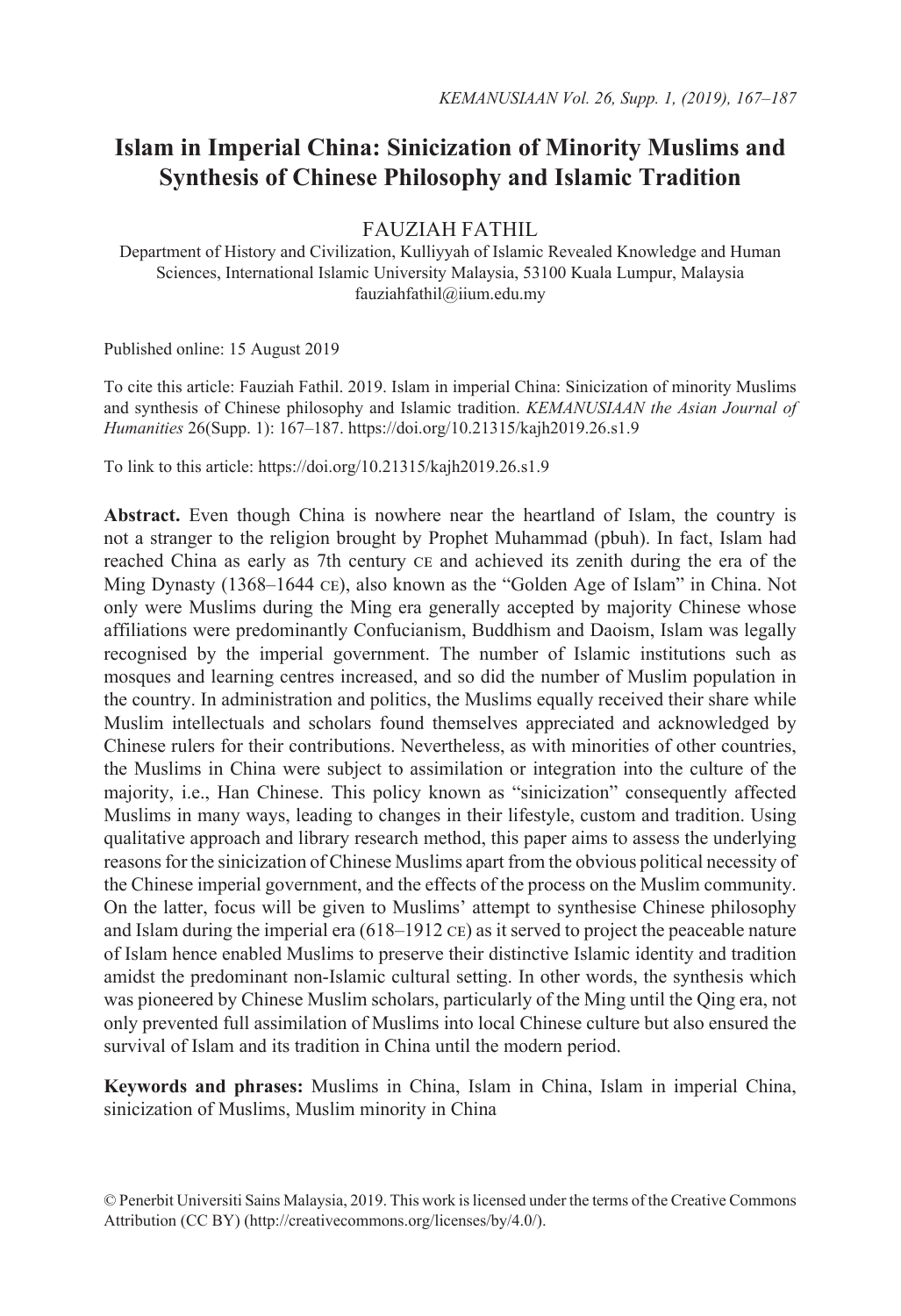## **Introduction**

Islam first reached China during the Tang era (618–907 ce). Over the centuries, Islam slowly gained a foothold in China that by the last imperial period of Qing or Manchu dynasty (1644–1912 ce), Islam and Muslims gained recognition as a minority religion and communal group in China. Ever since the Tang era, Muslims had been appointed to high ranking administrative posts as court advisors, governors, etc. Similarly, in the army, some Muslims were entrusted with important positions as military leaders and generals. The contributions of Muslims can also be noted in the realm of science and knowledge. Not only did Muslim scholars make lasting impacts through the discovery of new ideas for which reason they were appreciated by the Chinese people and government, but more importantly, their works contributed to the spread and preservation of the Islamic tradition among the Chinese Muslim community through the synthesis of Chinese philosophy and Islam. Perhaps, it is not too much to say that without such effort, Islam would not have been readily accepted or tolerated by the people and authorities in China over the course of its history. The fact that Islam was treated fairly well throughout the imperial rule as opposed to few foreign faiths such as Catholicism, Tibetan Buddhism and Manichaeism (a Persian belief) deserves some attention as it raises the question of why this was so. The answer partly lies in the synthesis of Confucian philosophy and Islam by Chinese Muslims that began primarily from the Ming era.

In order to understand when and why the effort to synthesise Chinese philosophy and Islamic tradition was made, one has to assess the prevailing situation in China noting some major turning points in the history of the country and the position of Muslims as a minority group living in a non-Islamic milieu. As a minority community, one continuous and pressing issue experienced by Muslims in imperial China was assimilation into majority non-Muslim culture also known as "sinicization". It is however, erroneous to think that the sinicization was merely an outcome of government policies since it was also partly due to the very existence of Muslims in the country itself where centuries of mingling and socialising with the non-Muslim majority led to gradual change in their way of life as accommodation of popular or dominant culture set in. Unlike government policies which are sometimes unwelcoming, assimilation of Muslim minority due to long contact with mainstream culture is naturally inevitable.

With that in mind, using qualitative and library research methods, this paper will look at various factors which contributed to the sinicization of Muslims in China, including imperial government policies towards Islam and Muslims. Attention will then be given to the stimulus for synthesis by Muslim intellectuals and scholars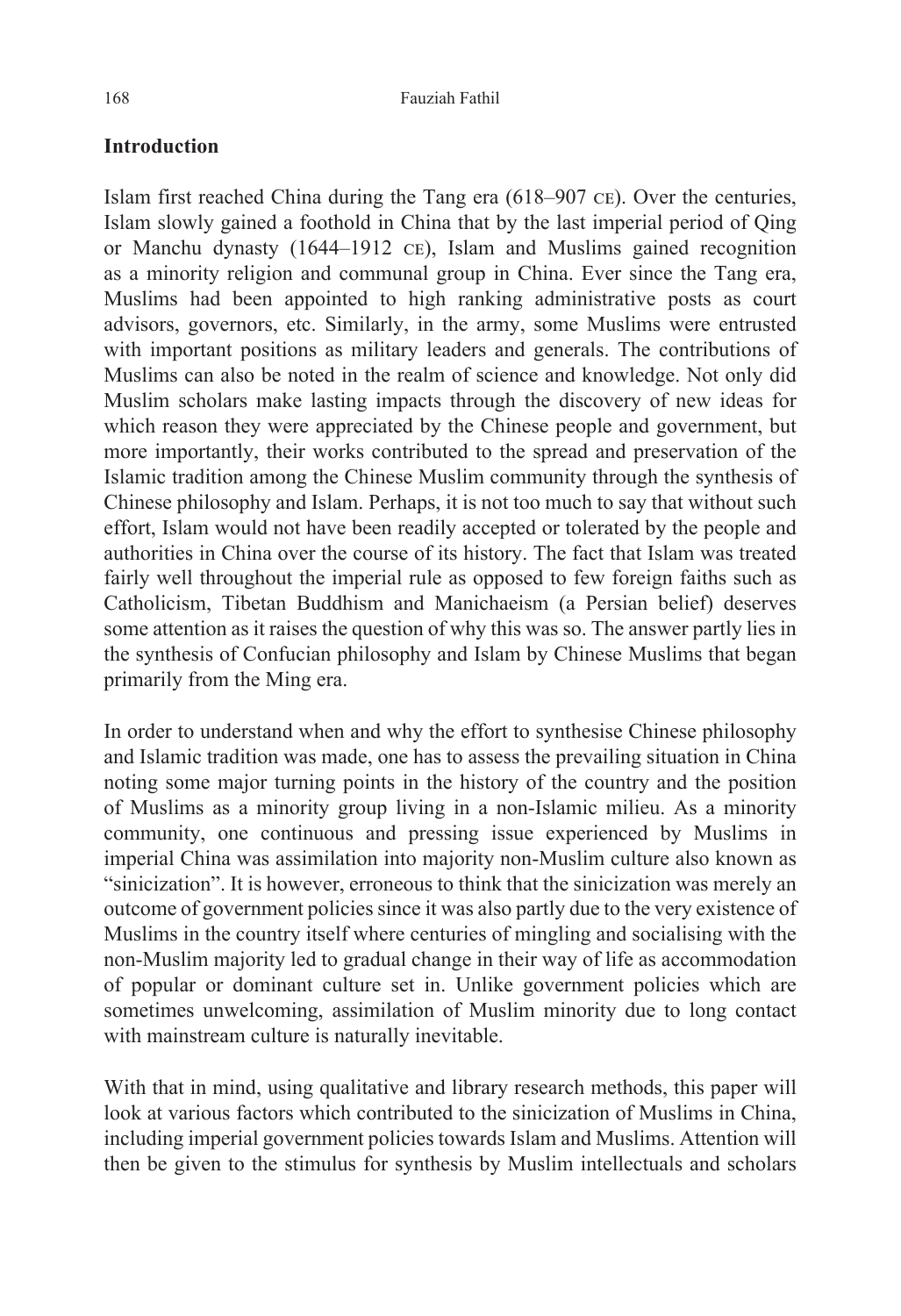followed by some notable ideas introduced by them as a result of the synthesis between Chinese philosophy and Islamic principles. Instead of drawing attention to various changing aspects of Muslim lifestyle, this paper will however, in view of the limited space, highlight mainly the synthesis done by Muslim scholars in reconciling Chinese ideas of Confucianism with Islam, best manifested in an Islamic school of thought known as the Gedimu School*.*

# **Literature Review**

Unlike literature on Islam in other East Asian nations like Japan and Korea, a lot has been written on Islam in China in spite of it being a minority religion. It is not difficult to understand why. Not only does Islam in China have a long history dated back to the early century of Islam, the sheer number of Muslim minority in China which is about 23 million also attracts the attention of academicians and scholars as it is comparatively huge to what is normally implied as a "minority" group. Equally fascinating is the distinctive identity of Muslims in China which withstands the test of time.

On Islam and Muslims in China, the work of Donald D. Leslie is very informative as it discusses the origin and development of Islam from the Tang until Qing era (Leslie 1998). While Leslie does touch on the sinicization or assimilation of Muslims into Chinese culture during different eras in Chinese imperial history, the outcome of the process however, one of which being the synthesis of Chinese philosophy and Islamic ideas by Muslim scholars is not sufficiently covered. This is understood since the work in dealing with the integration of Muslims into local culture focused mainly on government policies towards Islam and Muslims in the country. On the other hand, his work entitled *Islamic Literature in Chinese* (Leslie 1981) is more on the reconciliation between Chinese and Islamic ideas while the sinicization process was side-lined. This paper attempts to bridge the two together namely sinicization and synthesis of ideas, hence establishing a clear connection as to how the former process contributed to the latter.

James Frankel's work discusses in great length the synthesis embarked upon by Muslim scholars with the main aim to obtain legitimacy and recognition for Islam from the imperial government instead of being viewed as a threat (Frankel 2008). The details provided by Frankel regarding the works and ideas of Muslim scholars prove to be comprehensive as he extensively dwelled on the Chinese *Han Kitab* which refers to a body of literature on Islamic beliefs and practices written in classical Chinese. Given his emphasis on the synthesis contained in *Han Kitab*, not much information is available on the sinicization or assimilation of Muslims in China. Again, this is where this paper endeavours to link the sinicization to the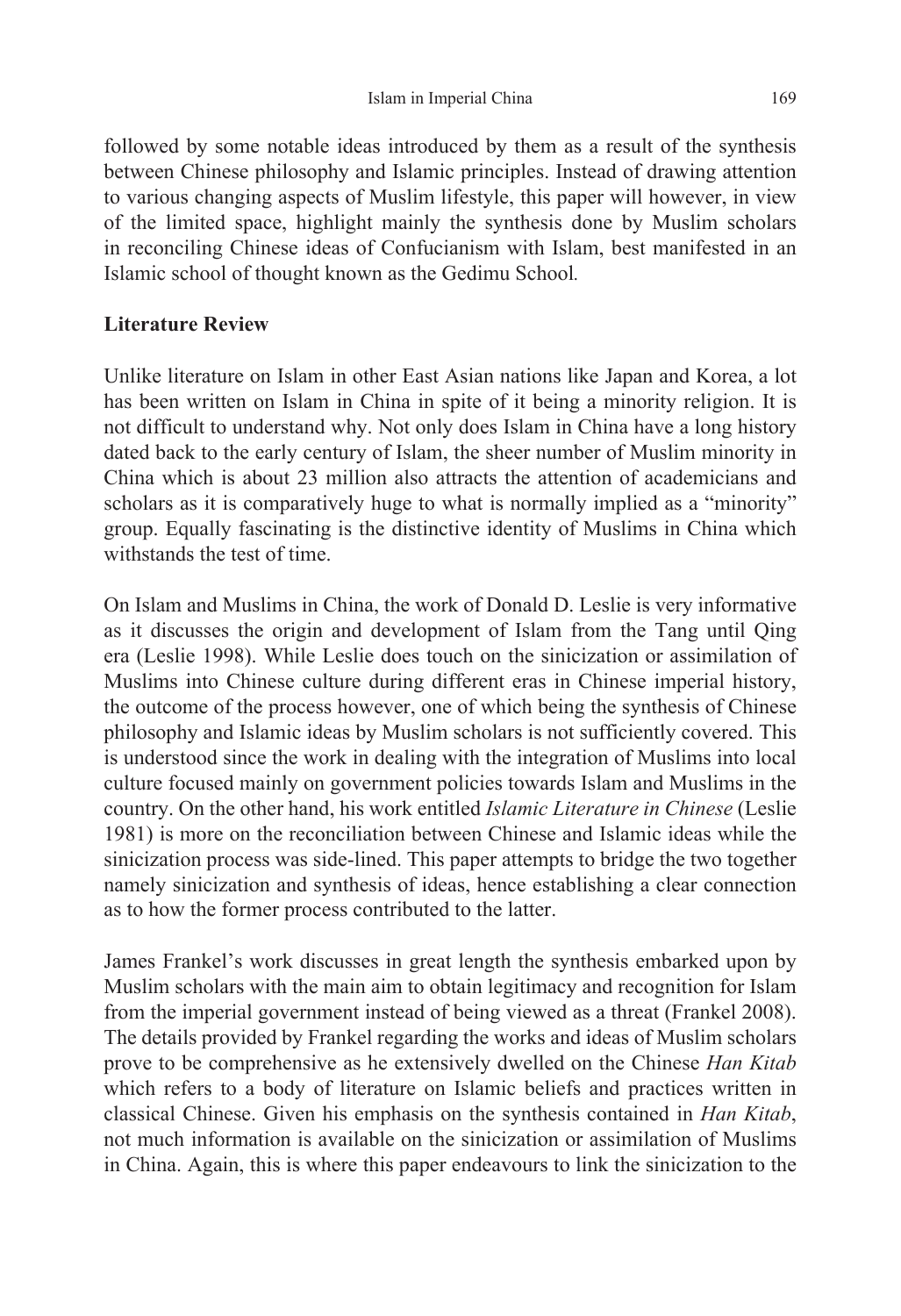synthesis by Muslim scholars whose interest lies in the preservation of a distinctive Islamic identity amidst increasing pressure for assimilation into the larger Chinese population.

Another relevant work is by Raphael Israeli where he narrates the development of Islam and Muslims as a minority culture and group in China beginning from the imperial era until modern times (Israeli 2002). Concerned with the relations between Muslim minority and majority Chinese population, the author tackles the ideological, philosophical and ethnic disputes between them, as well as feuds between different Muslim sects. Furthermore, the work uncovers the gradual sinicization process experienced by Muslims and its outcomes, one being the accommodation of Islam by the mainstream culture, particularly in modern day China. This paper on the contrary, in dealing with sinicization, focuses more on Muslims' efforts to reconcile between Chinese and Islamic ideas during the imperial era.

Michael Dillon's work provides valuable information on minority Muslims known as Hui, the descendants of early Muslim migrants to China (Dillon 1999). Starting with early history of Islam in China which saw the migration of Muslims from the Middle East and Central Asia during the imperial era, Dillon continues with the settlement and growth of Muslims in the country up to the 20th century. Using mainly Chinese-language Muslim sources to retrieve information, Dillon explains the role of religion among the Hui Muslims as well as the development of various Sufi orders in China. While he does discuss the sinicization of Hui Muslims, his treatment of their response to that process is more concerned with the relations between Muslims and the Chinese government which sometimes involved uprisings and rebellions by the former. From this discussion he concludes that although Muslims managed to preserve their distinctive identity, they failed to form a united force against the Chinese authorities. Unlike Dillon, this paper aims to examine a different kind or rather subtle response by Muslims that is the synthesis of Chinese and Islamic ideas in preserving their identity and at the same avoiding conflicts with the Chinese authorities.

As with Dillon, Jonathan N. Lipman also discusses the development of Islam from the Tang era until the 20th century including the Sufi groups particularly in northwest China but using both Chinese and Western sources (Lipman 1997). His variety of sources lead him to raise some fascinating questions related to Muslims in China, hence making his work more critical and at the same time his arguments more convincing. While Lipman does explain the issue of sinicization of Hui Muslims, his attention is directed to the role of religion, language and ethnicity as important factors which enabled Muslims to maintain their identity.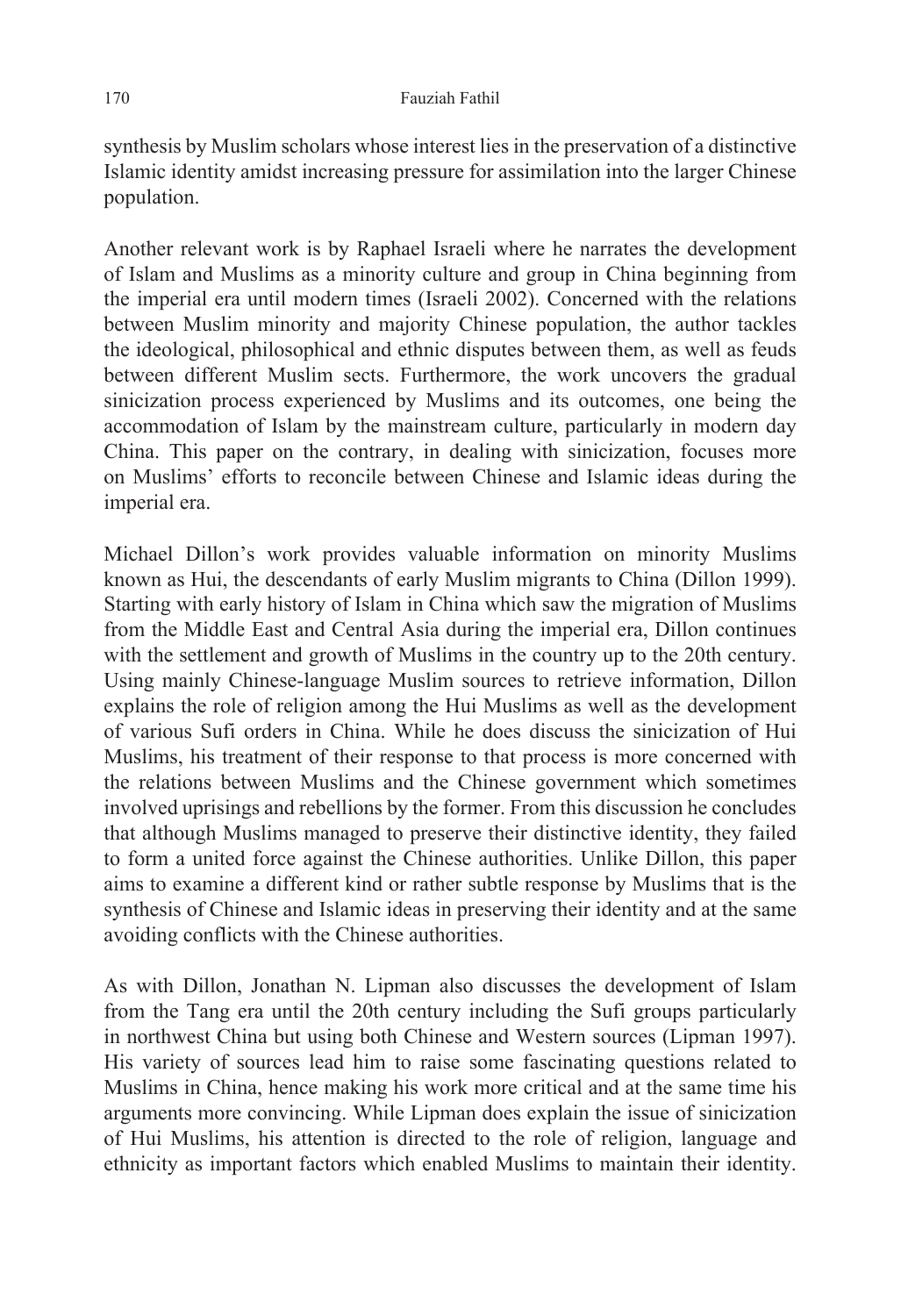The same factors are pointed out in relation to the violent outbreaks either between Muslims and the Chinese authorities or between different conflicting Sufi groups. Given the author's focus on conflicts and feuds, little attention is given to Muslim scholars' effort to synthesise Chinese and Islamic teachings. Taking a different approach from Lipman, this paper endeavours to illustrate that the preservation of Hui Muslims' identity is a result of reconciliation between minority and majority cultures which proves to be peaceful and non-violent.

On the synthesis of Islam and Confucianism, the work of Petersen is useful as it highlights the adaptability of Islam to Chinese traditions (Buddhism, Daoism and particularly Confucianism) as embodied in the *Han Kitab* resulting from the efforts done by a small group of Muslim scholars (Petersen 2018). The synthesis which fully emerged during the Ming Dynasty, according to the author, was meant to construct a meaningful religious tradition that the Muslim community in China could fully understand. Focusing mainly on re-interpretation of religious and philosophical concepts of Islam and Chinese traditions, the work is very relevant to the Gedimu School discussed in this paper, yet unsurprisingly, left political issues and government policies towards the sinicization of Muslims untouched.

Similarly, Tontini illustrates the interconnected relationships between Islam and Chinese tradition concentrating however, on the compatibility between Islamic law and Chinese state law (Tontini 2016). Starting with *Tianfang dianli* (Norms and Rites of Islam) – the most influential Chinese work on Islamic law published by a prominent Hui scholar, Liu Zhi in 1710 – the author studied the development of Islamic legal thought in China over three centuries, i.e., from 18th until 21st century against the backdrop of different political settings in China, ranging from monarchies, republics and communist state. The limited scope of the study, where it focuses mainly on legal aspects nevertheless, implies that it is devoid of some other traits of the sinicization of Muslims such as the various sociocultural and political factors for the assimilation of Hui Muslims into the Han culture.

## **Research Methodology**

In undertaking this research, library-based methodology is used in seeking various contributory factors for the sinicization of Muslims in China and the synthesis made by some Muslim scholars. Additionally, the methodology is mainly analytical and qualitative making use of available materials on Islam and Muslims in China in looking for wide-range observations and conclusions. Starting with the coming of Islam where factors for the expansion and spread of Islam are briefly explained, the discussion continues with the sociocultural and political factors leading to the sinicization of Muslims during the Chinese imperial period. What followed next is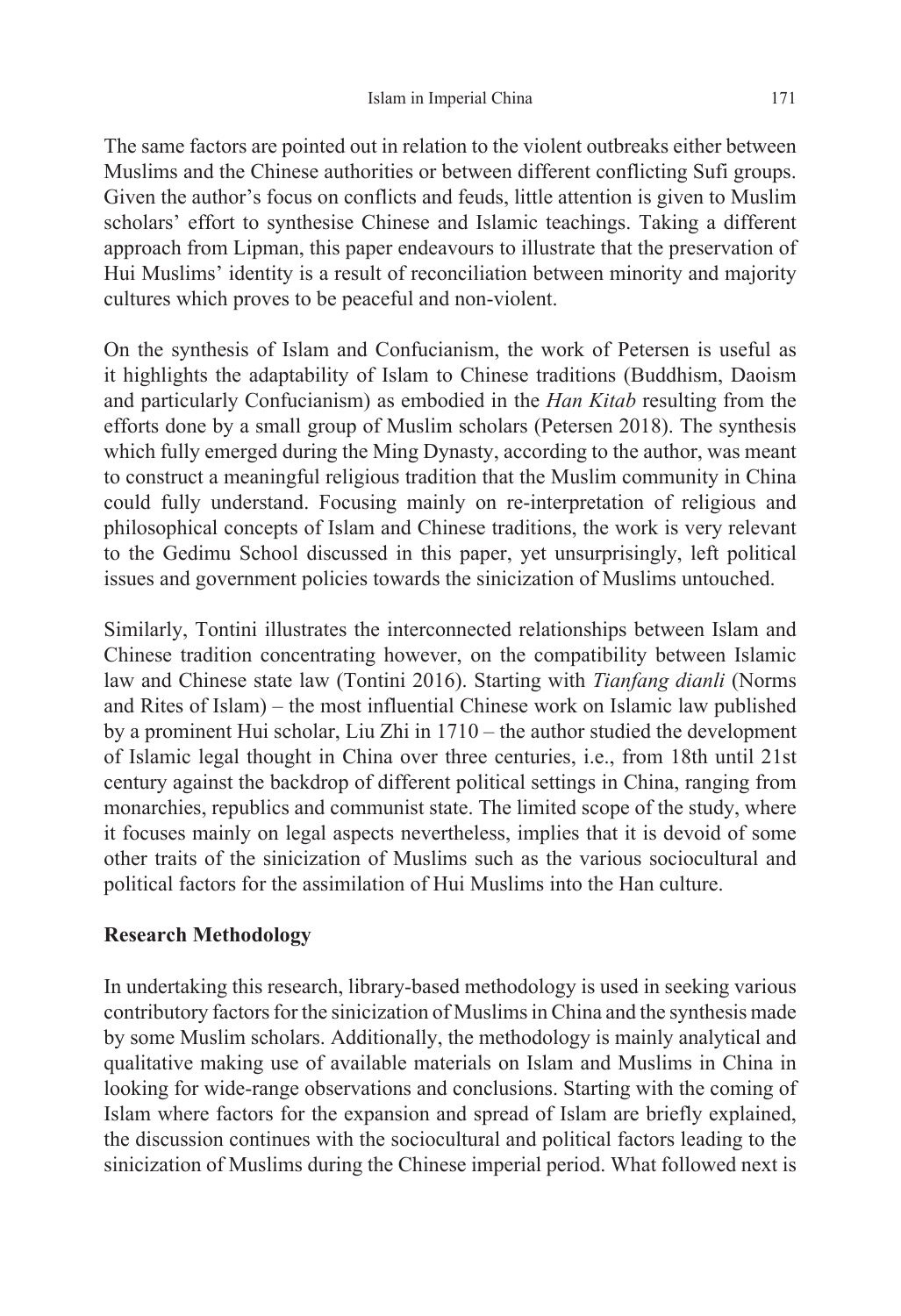the synthesis initiated by Muslim scholars of the Ming era of Chinese philosophy particularly Confucianism with Islam, an effort which by itself is a form of reaction by Muslims to legitimise and preserve their religion in a majority non-Muslim country, i.e., imperial China.

### **The Coming of Islam to China**

Islam was first introduced to China during the era of the Tang Dynasty (618– 907 ce) after which there were four dynastic rules namely, Song Dynasty (960–1279 ce), Mongol Yuan Dynasty (1271–1368 ce), Ming Dynasty (1368– 1644 ce) and finally Qing or Manchu Dynasty (1644–1912 ce). During the imperial period from Tang until Qing Dynasty, Islam used to be referred to with different names such as "Tajir", "Tajik religion", "Hui religion", "Hui Tajik religion", "Hui denomination", "Arabian religion", "Dashi fa" (Law of the Arabs), "Hui jiao" (Hui Teaching), "Religion of Huihui", "Islamic religion" and "Mohammedanism". It was not until post-imperial period, i.e., 1956 that "Islam" was officially accepted to replace "Hui religion". As for Muslims in China, several terms were used for instance, "Dashi" to refer to Arabs, "Hui" or "Huihui" for descendants of Arab or Persian origins and local Chinese, "Dungan" and "Panthay" for Muslims in Yunnan. In ancient Chinese records, apart from Dashi (for Arabs), the earlier Muslim settlers were also known as "Fan ke" ("fan" means "foreign") and "Buosi" (for Persians). It was not until the mid-1950s that the Hui Muslims were officially recognised as one ethnic group by the government of the People's Republic of China (PROC) (Gunaratna, Acharya and Pengxin 2010).

Islam was believed to first reach China in 7th century AD during the period of Caliph Uthman al-Affan when Sa'd ibn Abi Waqqas was sent on a diplomatic mission to the country (Leslie 1998; Owadally 2006). Since then Islam gradually spread in China through trade, diplomatic ties, wars, social movement or migration, *da'wah* (invitation to Islam) mission which include Sufi preaching as well as political or administrative reasons. Of these factors, trade contributed the most to the cause of expansion of Islam in China. Not only did the famous Silk Route which connected the country with the Muslim world in Central Asia and the Middle East bring into China valuable commodities, but also Islamic faith to its people. Equally significant was maritime trade routes linking up China with the Arab world via major waterways in South East Asia and the Indian subcontinent where ships from trading ports in the Middle East sailed back and forth to China for silk, paper and porcelain. As the number of Muslim traders in China grew and trade flourished, they were allowed to settle in major commercial cities including capital cities – throughout the imperial era, several cities had been made as the capital of China namely, Chang'an/Xi'an and later Luoyang (Tang Dynasty);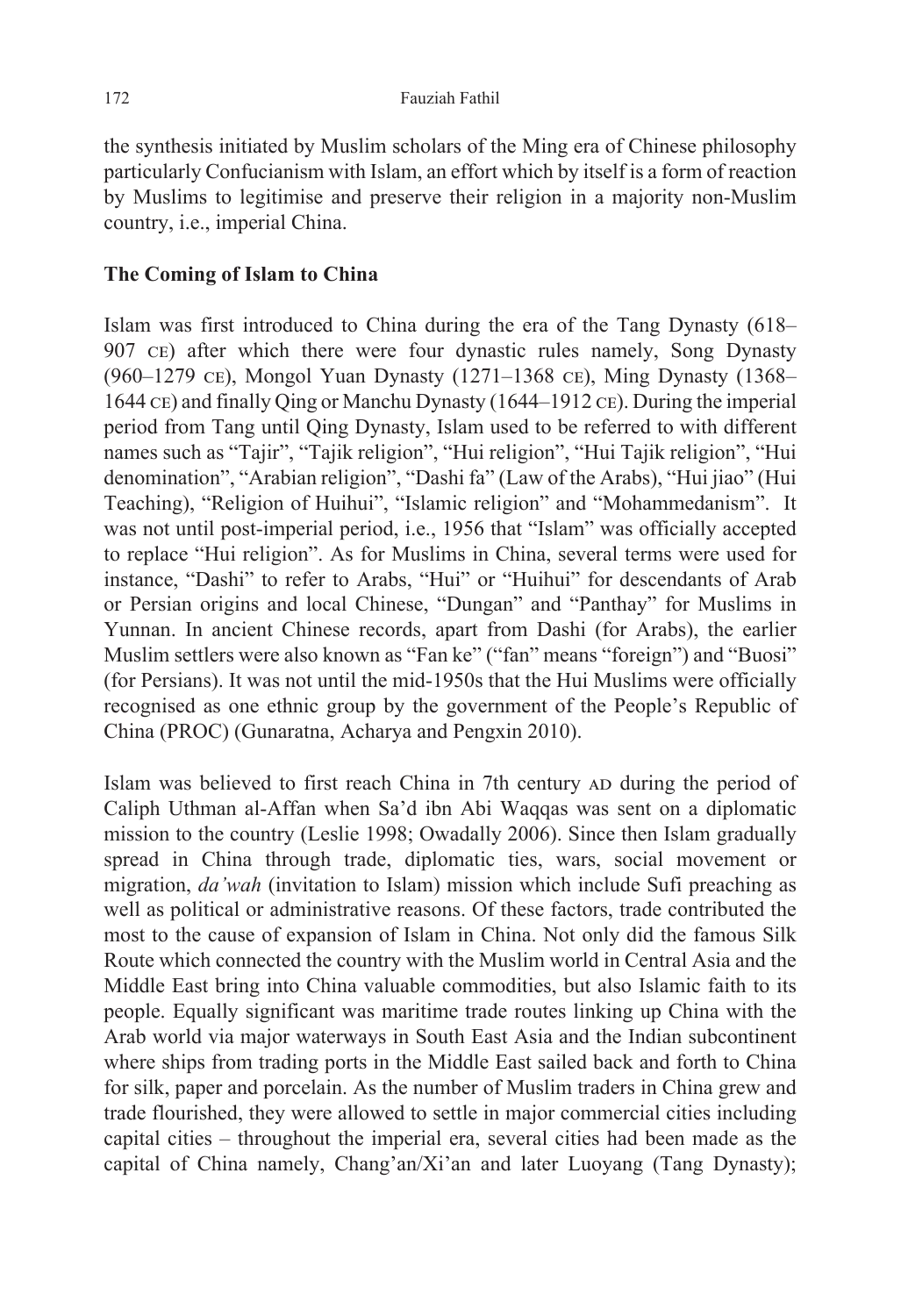Kaifeng and Hangzhou (Song Dynasty); Khanbaliq/Canbulac or Beijing (Yuan Dynasty); Nanjing and later Beijing (Ming Dynasty); and Beijing and Shenyang (Qing Dynasty). The open-door policy of the Yuan Dynasty in particular contributed to extensive trade between the Muslim world and China and coupled with Yuan's flexible policy on migration consequently led to further expansion of Islam in the country. During the Song Dynasty, Muslims or Arabs were said to dominate trade in the southern coast of China to the extent that the post of Trade Superintendent was continuously held by Muslims.

Diplomatic missions initiated during the time of Caliph Uthman were continued by the successive Muslim governments in the Middle East and Central Asia, leading to continuous flow of Islamic influence into China. Apart from trade and diplomatic missions, wars unexpectedly also generated positive results. In about 756–762 ce, some Turkic Uyghurs and Arab troops were said to have assisted Tang emperors, Emperor Suzong and later his son Emperor Daizong to suppress the An Lushan rebellion. Muslim sources claim that of this Muslim army, 4,000 soldiers settled in north China marrying Chinese women (Leslie 1998) hence, contributed to the gradual formation of the Muslim community in the country. The positive outcome did not abate here as the Tang government, in return for the military help, became more open towards Islam and Muslims, allowing them to migrate and settle in China. In fact, many Muslim Turkic groups of Central Asia were later recruited into Tang's state army, and this trend of hiring Muslims of that region for military purpose was continued by rulers of the successive Chinese dynasties.

The migration of Muslims into China which began since the Tang period and continued into the following eras also contributed to the expansion of Islam. While some Muslims migrated for economic reasons, i.e., to do trade, some did so, as mentioned earlier, after having been involved in some military expeditions in the country or due to being hired as soldiers by the Chinese authorities. It is worth mentioning that in relation to the second reason, not only were Muslims seen by Chinese rulers as efficient and professional soldiers, but their presence at certain strategic places could prevent attacks on China by its enemies. This is what the Song ruler, Emperor Shen-tsung (Shenzong) had in mind when he invited 5,300 Muslims from Central Asia to migrate and settle in an area near Beijing in 1070 ce. His idea was to have a Muslim settlement as a buffer zone between his domain and a hostile neighbouring kingdom, the Liou in the northeast. During their stay in China, the Muslim migrants also served as soldiers in the Song military campaign against the Liao. Such a defensive plan must have worked that in 1080 ce, a greater number of Muslims from Central Asia including women were invited to cross over the border and settle in north and northeast regions adjacent to the Liao kingdom (Israeli 2002).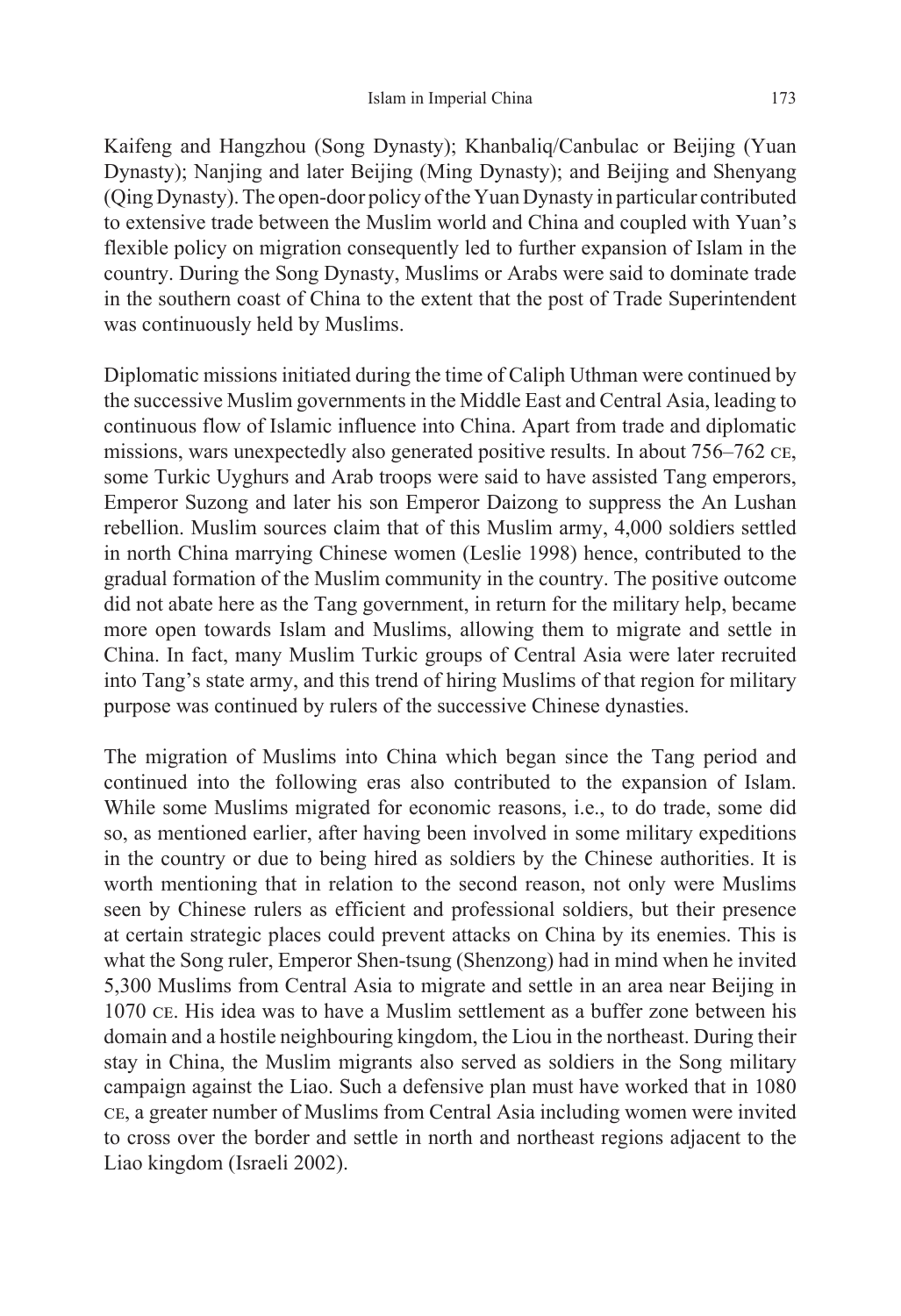#### 174 Fauziah Fathil

As with other countries, Islam also spread through *da'wah* missions spearheaded by Muslim missionaries or *da'i*. Some belonged to Sunni schools and some were associated with Sufism. The coming of Sufi preachers however, was late. It was not until the mid-17th century ce that they made their presence felt in China. The first Sufi sect to operate in China is the Qadariyya introduced by Khawja Hassan, who was believed to be a descendant of Prophet Muhammad (pbuh) in the second half of the 17th century CE. Active propagation of Islam took place particularly during the Ming era, where as a result of Ming's favourable policy towards Islam, Muslim missionaries began to travel afar throughout China and spread the new religion among its people (Dillon 1999).

As for administrative or political factor, the actions of the Yuan Dynasty in particular testified to the spread of Islam in China due to that reason. Having created a huge empire stretching from Japan Sea to Aegean Sea, the Yuan rulers resolved to employ capable Muslims – particularly of Persia and Central Asia – to administer its domain in China. This is to prevent resistance from the majority Chinese population (mainly of Han ethnicity) against their rule had they appointed administrators and governors from amongst the same group. The hatred felt by the Han who formed the biggest ethnic group towards the Mongols whom they saw as non-Chinese unworthy of ruling China provided more reason for the Mongols to appoint non-Hans as government officials. As prevailed in China, the same approach was applied by the Mongols in the occupied Muslim territories where Confucian trained-Chinese administrators were despatched from Peking to rule over Muslim communities in Persia and Central Asia (Buell 1979).

In due course, Muslims slowly increased in number and despite few imperial edicts prohibiting inter-marriages between Muslim settlers and local women issued by Tang and Song rulers, the laws proved to be unworkable. Inter-marriages between Muslims and local Chinese women of Han ethnic group inevitably took place leading to the establishment of a growing Muslim community, particularly in areas adjacent to Chinese-Muslim borders. The Muslims and their descendants were commonly known as "Hui" or "Huihui" among the local Chinese. Ethnicity wise, the Muslims in China however, consists of different Turkic groups such as Uyghur, Kazakh, Kirgiz, Tajik, Uzbek and Tatar, and Hui (descendants of Muslims of Persian, Arabian and Central Asian origins and Han Chinese). Other ethnic groups include Dongxiang, Salar, Baoan, Han, Mongolian, Tibetan, Bai, Dai, etc. If previously "Hui" was used in Chinese sources to refer to all Muslims of various origins, in present China the term specifically refers to descendants of Arab, Persian and Central Asian Muslims and Han Chinese. Currently, the number of Muslims is estimated at around 23 million or 1.7 percent of total Chinese population of 1.3 billion with heavy concentration in northwest and northeast regions namely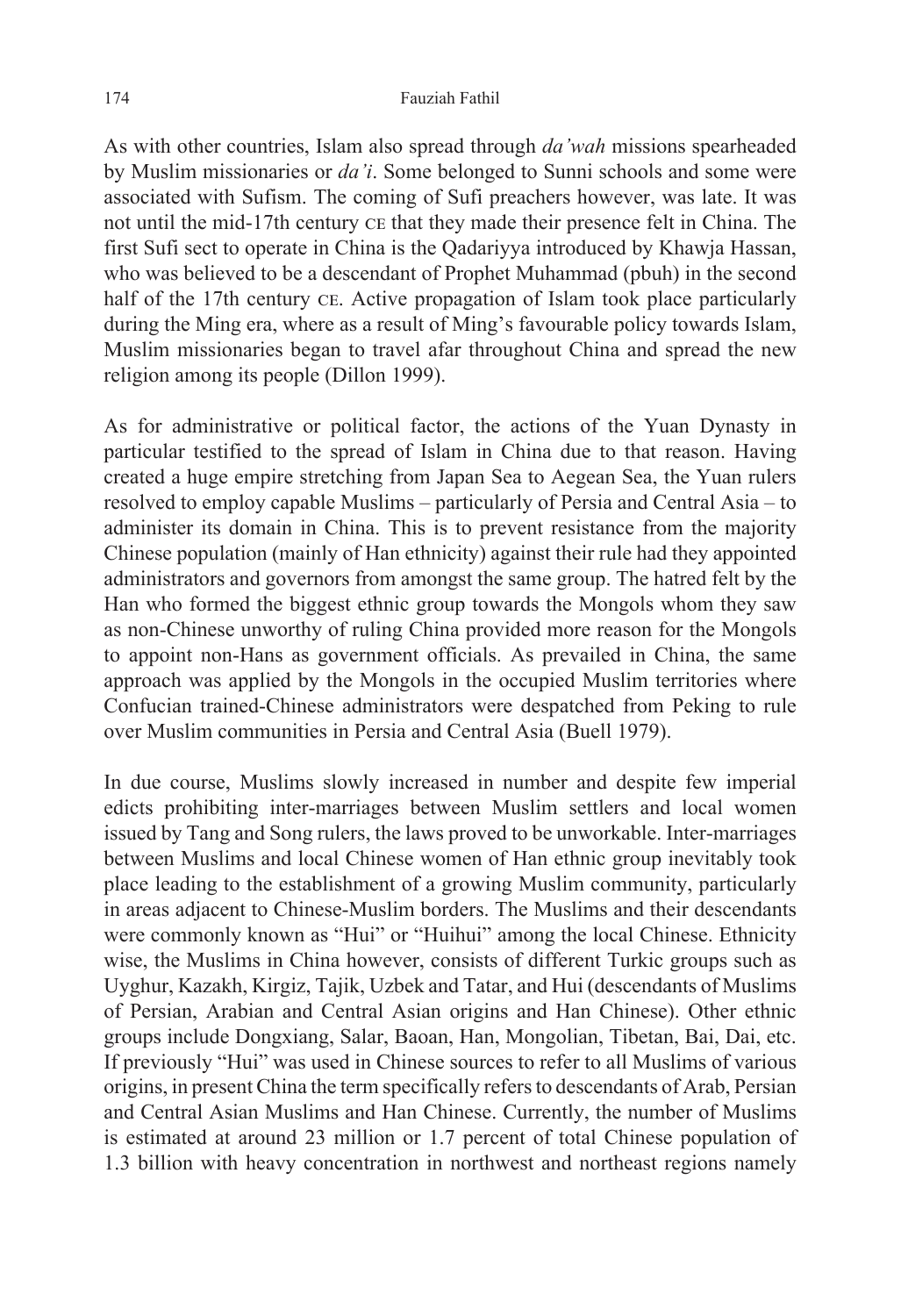Xinjiang, Ningxia, Gansu and Qinghai. Substantial number of Muslim population can also be found in provinces of Henan, Hebei, Shandong and Yunnan. In terms of religious affiliations, while they are all Muslims, they belong to different schools with the largest number being that of the Hanafi Sunni School. Other sects include the Shafi'i Sunni School, Xidaotang, Yihewani, Wahabbis or Salafi and some Sufi groups. Known among the local Chinese as "gongbei", leading Sufi sects in China include the Khafiyya and Jahriyya of the Naqshbandi order, the Kubrawiyya and Qadiriyya (Junqing 2010).

## **Sinicization of Hui Muslims: Assimilation of Chinese Culture**

Sinicization refers to a process of assimilation of dominant Chinese or Han culture by Hui Muslims who formed the minority group in China. While the process of assimilation is central in the sinicization of Muslims, the term is inconclusive having been also described to mean localisation, nationalisation, integration, acculturation, amalgamation, etc. In spite of the diverse meanings, all the processes mentioned above point to the adoption by the minority in one or another, of the culture of the majority and that they entail full or partial assimilation, as well as quick or gradual changes. One definition by *Dictionary of Sociology* summed up assimilation as "the process by which different cultures, or individuals or groups representing different cultures, are merged into a homogenous unit" and that "ordinarily, the modifications must be made by the weaker or numerically inferior group" (Fairchild 1944).

Additionally, assimilation is very often not a one-way process since it involves minority groups taking on the culture of the dominant group while the latter accommodating the former into its own. In some cases, the assimilation is natural or inevitable particularly if it involves close proximity or long and cordial contact with the majority. In the case of China, since the Han culture is the most dominant, coupled with centuries of contact with the Hui Muslims who are numerically inferior, the latter consequently took on some cultural aspects of the former. Another significant point to consider is that assimilation could also happen either spontaneously or a result of a series of policies enforced by the ruling authorities. Looking at what happened in China, there had been such attempts to assimilate or integrate the Muslims through the issuance of imperial edicts and laws by the ruling authorities.

While sinicization or assimilation of Hui Muslims into the Han Chinese culture during the imperial period did take place, at varying degrees under different imperial governments, the process was by no means full or complete. Instead of embracing the Han culture fully, the Hui Muslims until this present day continuously uphold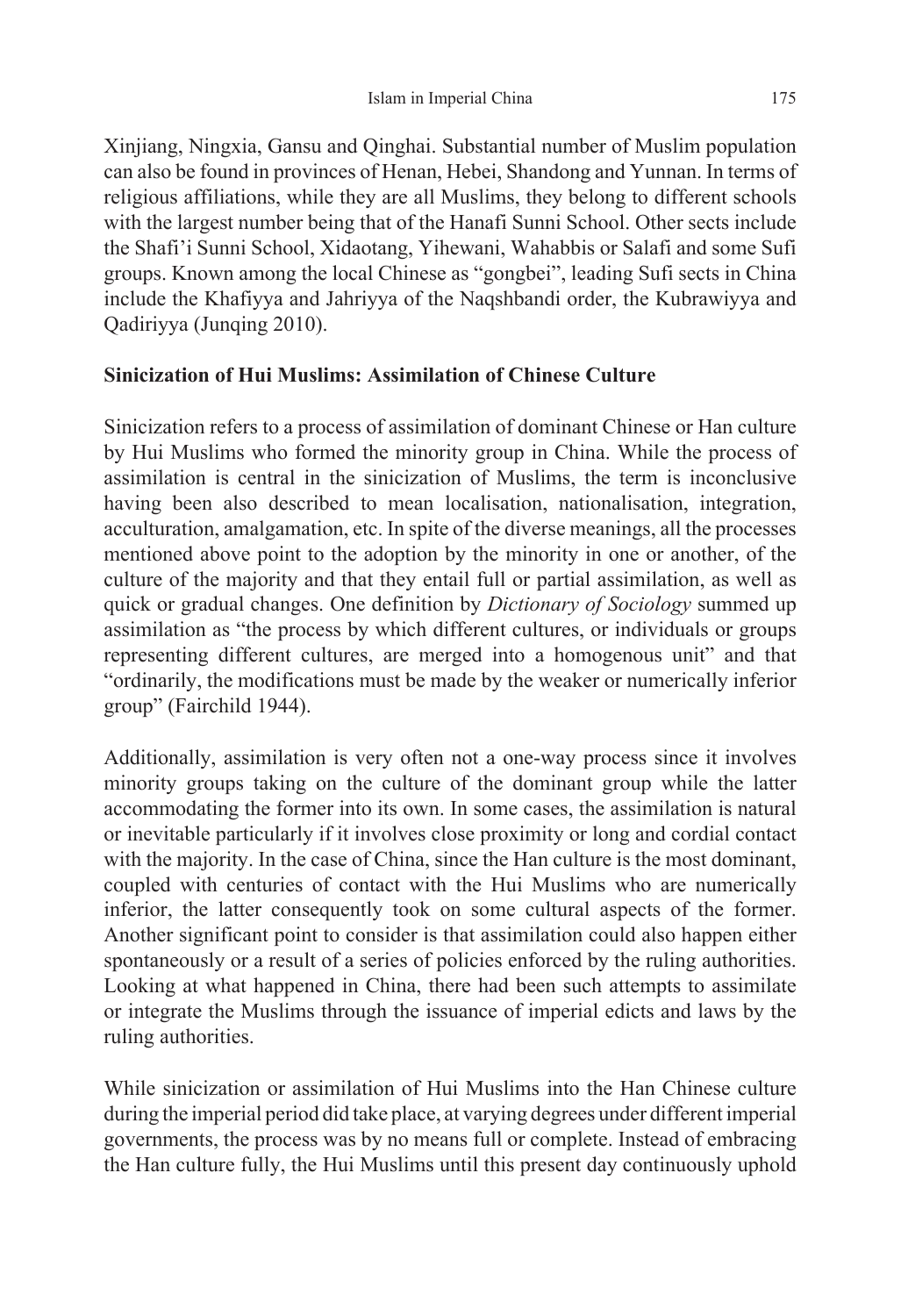their own distinctive culture particularly in matters related to religious duties and rituals. Despite the change in their outer appearances and language (previously the Muslims spoke either Arabic or Persian), Islam remains to be practiced, mosques continue to be centres of worship while Islamic knowledge and Arabic taught and learned. To understand why or what caused the sinicization fell short, the answer perhaps lies in the distinctive trait of Islam itself, where once embraced it would be difficult for the adherents to abandon it fully as Islam encompasses all aspects of their lives. Interestingly, a view that the Chinese by nature never completely abandon their root or identity (Leslie 1998) perhaps also deserves some attention since the Hui Muslims were generally half Chinese being descendants of early Muslim settlers and local Han Chinese. This explains why the Hui readily accepted some aspects of the Han culture yet remained steadfast in their Islamic faith, the religion of their Muslim forefathers.

Throughout the imperial rule, China's government policy towards Islam and Muslims was generally tolerant and flexible. While there had been several incidents in which Muslims were suppressed by the authorities for instance, following the outbreak of the Panthay Rebellion (1856–1873 ce) and Dungan or Tungan Rebellion (1862–1877 ce), which occurred during the Manchu or Qing era, the underlying reasons were mainly political rather than religious. During these events, some of the Muslims who rebelled sought to end the Qing Dynasty and replace it with a Chinese rule since the Manchus like the Mongols were seen as outsiders therefore, unfit to rule China. Naturally, it is no surprise to see that apart from the Muslims, the rebellions also saw the involvement of non-Muslim groups against the Qing government as they too wanted to end the Qing rule.

Apart from the desire to end the Manchu's rule, there was also an instance of Muslims wanting to secede from the central government and form independent Islamic kingdoms like during the Panthay Rebellion. Also known as Tu Wen-hsiu Rebellion after the name of its instigator Tu Wen-hsiu (1828–1873 ce), a Muslim of Han origin, the Muslim uprising broke out in south-western Yunnan province. This followed a massacre of at least 2,000 to 3,000 Muslims in Kunming who were involved in a large-scale campaign to expel the Manchus from China. The rebellion saw the foundation of a Muslim Sultanate called *P'ing-nan Guo* or the Pacified Southern kingdom led by Tu Wen-hsiu, who called himself Sultan Sulayman ibn `Abd ar-Rahman. The Sultanate was finally suppressed by the Qing authorities in 1873 (Fairbank and Liu 1980). Given the political nature of the factors leading to the rebellions, it is thus, not surprising to find that there were Muslim leaders and groups who supported and joined the Qing government against the rebels as they shared no interests in the agenda of the insurgents. Among the Muslim leaders include Ma Dagui, Ma Qianling, Ma Haiyan, Ma Anliang and Ma Zhan'ao.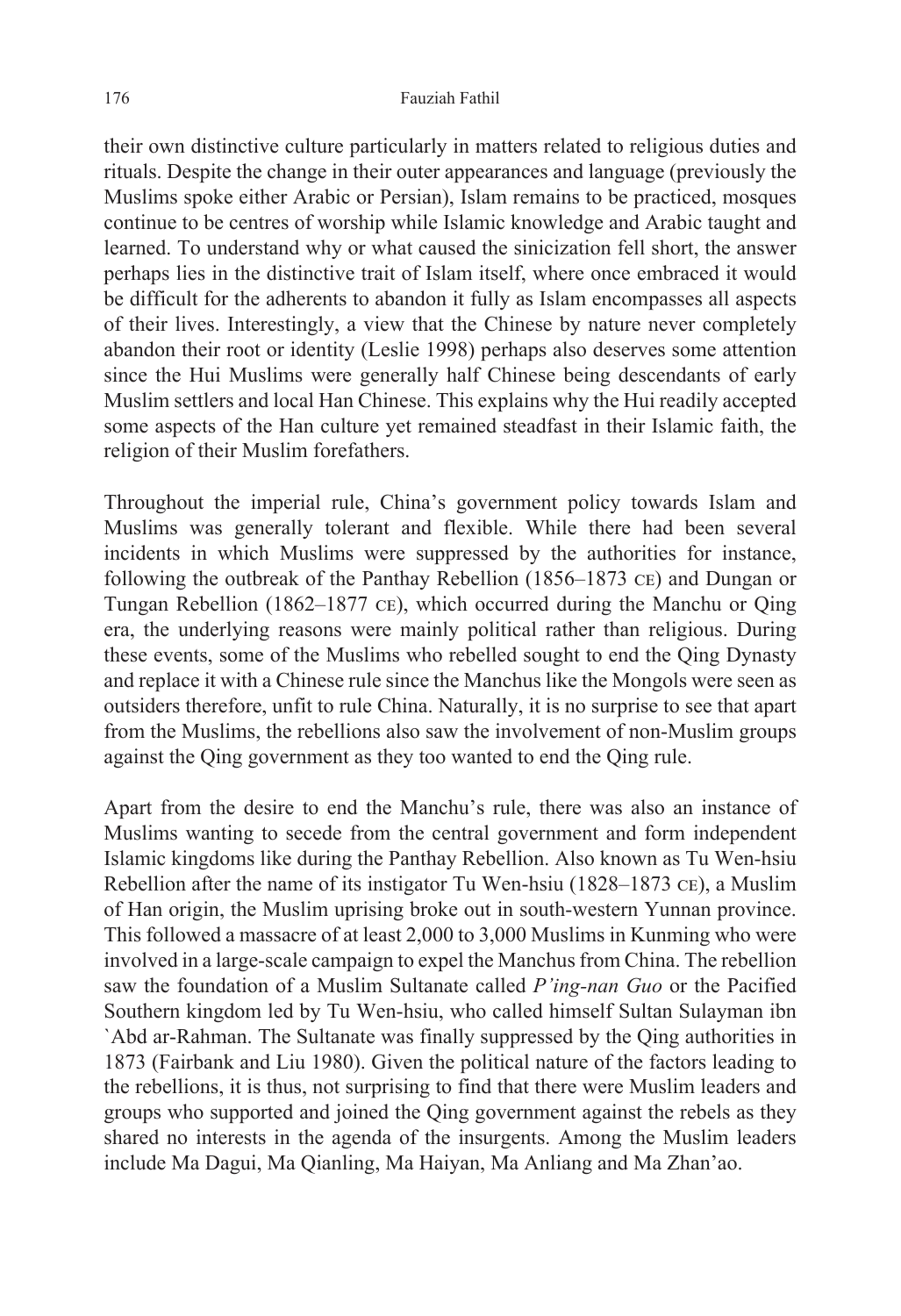Nevertheless, apart from political reasons, there were also some social and economic reasons which served as catalysts or immediate causes for the uprisings. Both the Panthay and Dungan rebellions first broke out following some economic disputes between Hui Muslims and Han individuals. The immediate reason for the Panthay Rebellion was a clash between Muslim and non-Muslim miners over the control of a silver mine in central Yunnan (Fairbank and Liu 1980). Meanwhile, the Dungan Rebellion first began following a pricing dispute over bamboo poles between a Han seller and a group of Hui Muslims (Dillon 1999). The Dungan Rebellion in particular, involved various groups and leaders of different backgrounds, some fighting against the Qing government and some fought each other over trivial issues. Also known as Tongzhi Hui Revolt among the local Chinese, it occurred in Shaanxi, Gansu, Ningxia and Xinjiang provinces. By the end of the war there was a reduction of almost 21 million people in these areas. Many left China for Russia and millions died due to war-related reasons and famines. In short, none of these incidents of conflict between the imperial government and Muslims was purely religious strife, i.e., due to government's efforts to suppress Islam and Muslims for religious reasons.

A more intriguing argument which could explain the feeling of discontent felt among the Muslims towards the government is the Manchu's policy of the mid-19th century which, unlike previously, tend to favour the majority Han Chinese instead of Muslims. This is because the Manchus were in need of greater support from the majority population in facing increasing threats from Western powers. The Manchu's policy was thus seen by Muslims as a form of discrimination which in turn caused them to fight against the government.

With the exception of these unfortunate incidents, generally the Muslims were treated well by the rulers of imperial governments of China. To scrutinise the policies of each imperial government towards Islam and Muslims is not viable given the limited context of this paper. Therefore, only policies concerning the assimilation of Hui Muslims into the Chinese culture or sinicization will be highlighted in order to assess the impacts of those policies on the synthesis of Confucian philosophy and Islamic tradition by Muslim intellectuals and scholars.

As to when the sinicization of Muslims actually began, majority of records points to the Ming period and this is justifiable given the many changes that happened in the lifestyle of the Hui Muslims during that era. Though there had been several attempts by earlier rulers of the Tang, Song and particularly Yuan dynasty to regulate the lives of Muslims in China through enactment of laws, requiring them to be no different from the Han Chinese population, the effects of assimilation were however, most visible during the Ming era. Not only did Muslims during the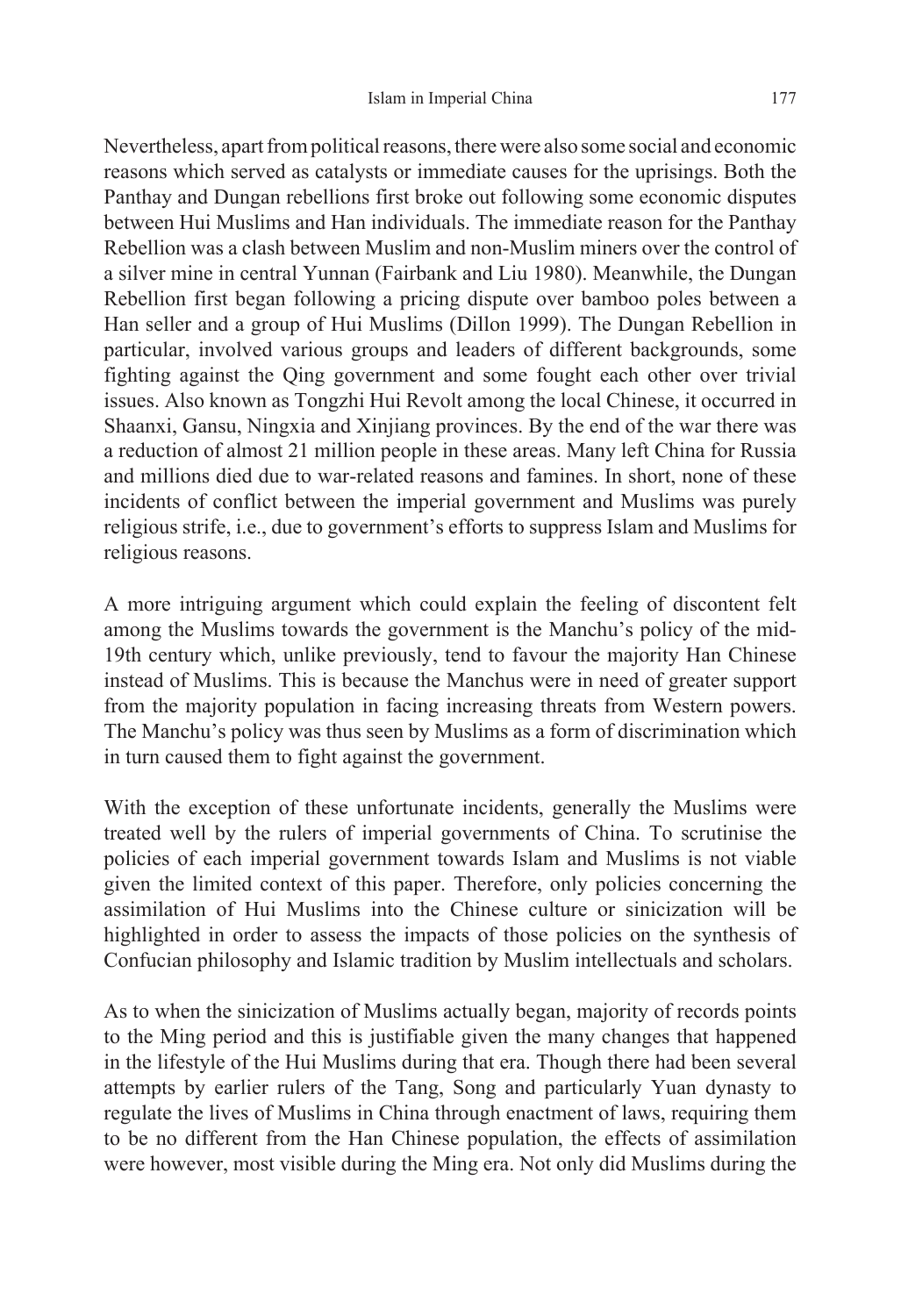Ming period adopt Chinese dress code, write religious inscriptions using Chinese scripts, speak Chinese dialects and change their names to sound more like Chinese, they also took on Chinese cultural influence in the realm of knowledge such as philosophical concepts and ideas. Several factors contributed to the sinicization during the Ming period, i.e., the Ming government's ethnic or racial policy, isolationist policy of the Ming Dynasty, accommodating attitude of Muslims towards local culture, and finally some incidents of conflict between Muslim and non-Muslim communities in China.

On the Ming's ethnic or racial policy, the integration of people belonging to various ethnic groups under centralised rule was the main goal of the Ming government. Having survived a long war against the Mongols of the Yuan Dynasty, integration in the eyes of the Ming rulers, was very crucial for the unity and survival of China in facing internal and external threats. Consequently, some laws were issued requiring Hui Muslims as with other minorities in China to adopt several cultural aspects of the Han ethnic group, to which the Ming belonged. Nevertheless, it is important to mention here that of the various minority groups Muslims were favoured by the Ming rulers, leading to the notion of the Ming's pro-Islam policy, as argued by some scholars, and that the Ming era was the "Golden Age of Islam" in China. Among the Ming emperors who displayed such a policy include Emperor Hongwu (1368–1398 ce), Yongle (1402–1424 ce), Xuande (1425–1435 ce) and Emperor Zhengde (1505–1521 ce). For instance, apart from giving orders for the establishment of a mosque at Nanjing, Emperor Xuande instructed one hundred characters of praise on Islam, Allah and Prophet Muhammad (pbuh) to be written on the walls and surfaces of the mosque. Early Islamic learning centres were first established on the southeast coast by Arab and Persian scholars. By the late Ming and Qing period, more centres were allowed to be established in areas near Xi'an, and later in south-eastern Gansu (Dillon 1999).

Apart from establishment of mosques and Islamic learning centres, other proofs of pro-Muslim policy include the employment of a substantial number of Muslims in the imperial court, administration and army, as well as patronage given by Ming emperors to Muslim scholars. There was also an issuance of imperial edicts prohibiting the slaughtering of pigs and consumption of wine. Such edicts were issued during the reign of the Ming Emperor Zhengde (1505–1521 ce). It was during his reign that numerous moves in favour of Islam and Muslims took place, some argued mainly out of his fascination with foreign Muslims. The moves include the recruitment of Muslims as court advisors, eunuchs, imperial envoys and governors, and the carving of Islamic inscriptions in Arabic and Persian scripts on court porcelain wares. Still ironically, what seemed to be Ming's pro-Islam policy was compensated by sinicization of Hui Muslims that made them consciously or unconsciously abandoning some of their own cultural traits.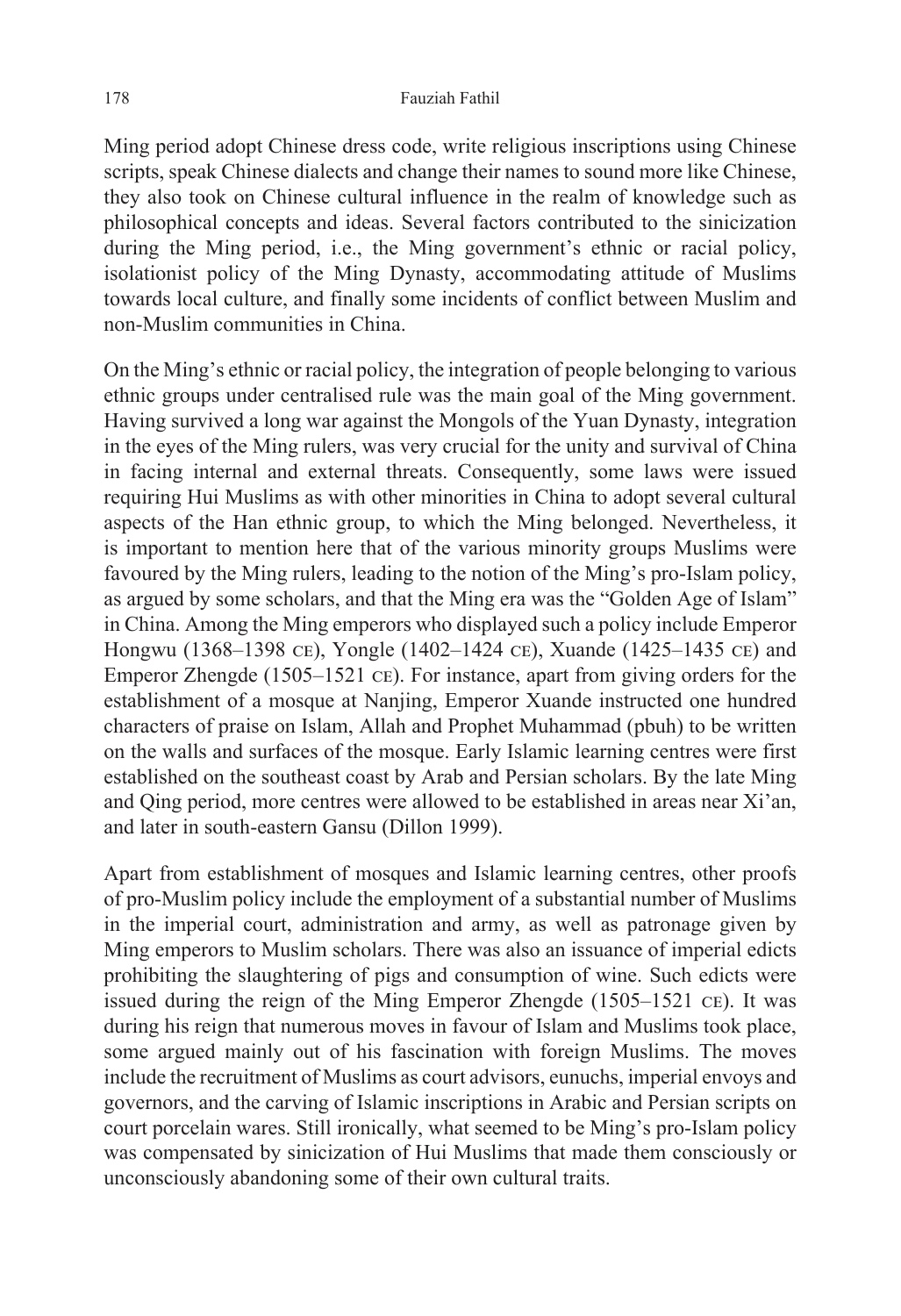Despite what appeared to be Ming's pro-Islam policy, Muslims were subject to the integration policy of the Ming making them in due course also inclined towards the culture of non-Muslim Chinese. One such ruling towards integration was inter-marriage law requiring minorities to marry Han Chinese. The fact that the Ming belonged to the Han ethnic group explained the issuance of the law to assimilate minorities into the larger Han community. While the law was applicable to the Muslims as to other minority groups, in the case of Hui men marrying Han women, the latter would normally convert to Islam, leading to gradual increase in the number of Muslims. As for Hui women, not many Han men, due to status, chose to marry them. Before the Ming, there had also been several policies towards integration which affected Muslims. The Yuan rulers for instance, once issued an edict prohibiting Muslims from slaughtering animals for food and performing circumcision. The first prohibition was nevertheless, eventually abandoned as it resulted in decline of trade related to animal husbandry while the second was nearly impossible to monitor, making the law simply impractical.

Furthermore, the isolationist policy of the Ming Dynasty also contributed to the sinicization process in that it cut off Muslims in China from the rest of the Muslim world, hence putting a stop to direct Islamic influence from West and Central Asia. Unlike the Yuan government which opted for open-door policy to suit the need of its huge empire, the Ming emperors chose seclusion instead to prevent possible invasion from outside. Unlike before, freedom of movement was restricted which resulted in the decreasing number of Muslim migrants from West and Central Asia. Due to the closed-door policy, the people of China during the Ming period were also discouraged from going overseas. Consequently, having lost that direct or strong contact with the larger Muslim population outside the country, the Muslims in China became more inclined to blend in with the local non-Muslim majority and adopt some aspects of their culture.

Plausibly assimilation of other's culture would not be possible without the willingness of those who adopted the culture of others. In other words, apart from the racial and isolationist policies of the Ming, the Muslims themselves displayed a readiness to adopt the Han culture arguably for their own sustainability. They need to fit into the larger society, failing of which would only result in the Muslim community being alienated and casted aside. Accordingly, the Muslims in China appeared to have cautiously made the changes themselves in order to be more Chinese-like. Names similar to Chinese in sound for instance, were chosen. Muhammad was changed to Ma, Hassan to Ha, Hussain to Hu, etc. Chinese costumes were adopted to replace traditional Muslim dresses and Chinese cooking style was favoured though in choosing food ingredients the Muslims still adhered to Islamic rulings. The Muslims also began to widely use Chinese scripts in writing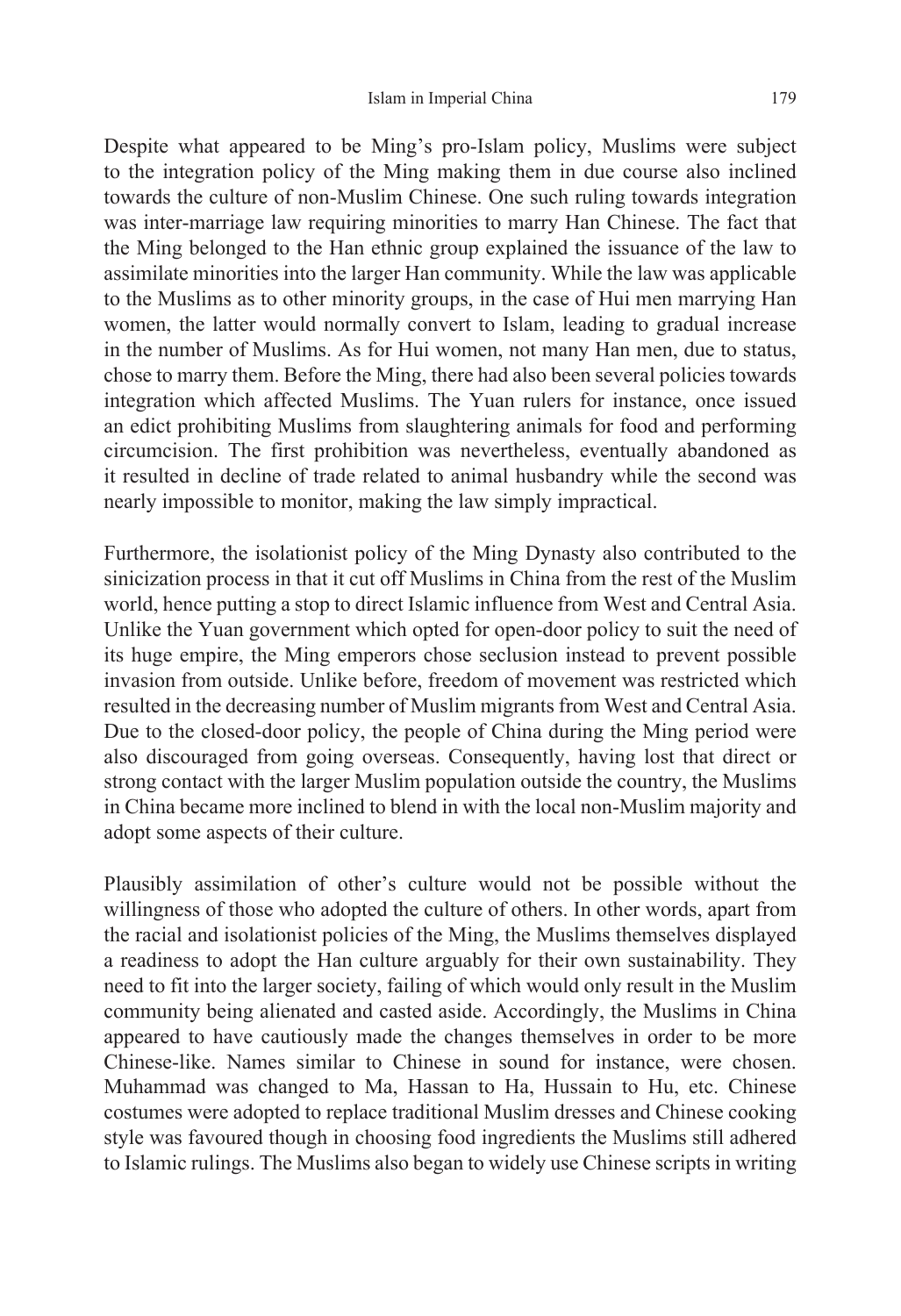#### 180 Fauziah Fathil

and spoke the Chinese dialects. The effect of the sinicization was also visible in the construction of mosques where elements of traditional Chinese architecture were incorporated resulting in pagoda-like mosques. Apart from avoiding ostracism, the decision to blend into the larger society also means better treatment for Muslims, if not equal to the Han Chinese, as subjects of the empire. By accommodating some aspects of the Han Chinese, this would likely ensure tolerant policy by the imperial government towards the Muslims that they would continue to be hired in the government service and military forces and allowed to practice their religion freely. Because of these reasons too, some Muslim leaders and groups fought alongside Ming forces against the invading Manchus. Following the invasion of the Ming Empire in 1644 ce, several Muslim leaders known as Ming loyalists fought against the Manchus, notable among them being Milayin and Din Guodong from Gansu. Their effort however failed as they were finally suppressed along with 100,000 followers by the invading troops (Millward 1998; Lipman 1998).

Looking at what happened in the history of relations between Muslims and majority non-Muslims in China, the desire to assimilate some aspects of Han culture by the Muslims could also possibly be due to some incidents of conflict with non-Muslims. There had been occasions where Muslims were attacked and assaulted for being foreigners or non-Chinese. One infamous incident was the massacre at Guangzhou (Canton) in 878 ce where Muslim traders and settlers were among the 120,000 foreigners killed. Apart from Muslims, among those killed include Christians, Jews and Magians or Mazdeans (fire-worshippers). The massacre, which occurred during the Tang period, was driven by anti-foreign sentiment felt by local Chinese towards all foreigners in China, not just Muslims. Not only were foreigners seen as intruders who drained China of its wealth but also propagators of alien teachings, particularly in the case of Catholic missionaries, whose proselytising activities, were viewed to have tarnished the sanctity of Chinese soil. Due to such incidents, this might have somehow shaped the Muslims' attitude to become more accommodating towards the culture of the majority so that they were regarded as part of the larger population, hence avoiding similar prior event of mass atrocities.

#### **Synthesis of Confucianism and Islam: Gedimu School**

One of the results of the sinicization process or assimilation of Chinese culture by Hui Muslims is the synthesis between Chinese and Islamic ideas or traditions. Done by Hui intellectuals and scholars, the amalgamation between Islamic and Chinese concepts manifested in new threads of ideas that characterised a leading Islamic religious sect in China, the Gedimu.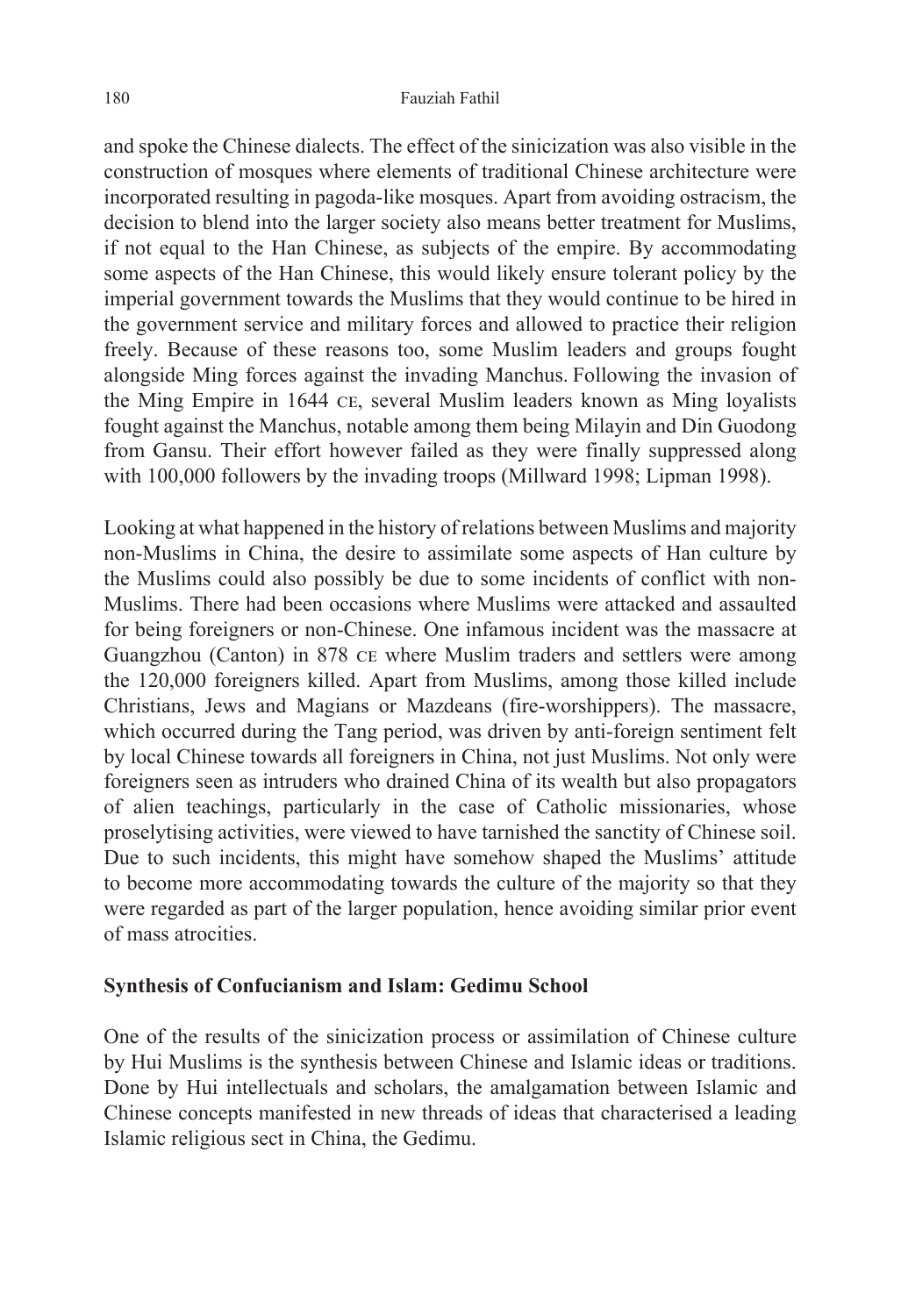Belonging to the Hanafi Sunni School, the Gedimu was first introduced by Arab and Persian traders to the south-eastern coast of China in the early centuries of Islam. It is the oldest Islamic school of thought in China and remains the most dominant until now. Currently it is the largest sect with adherents distributed throughout the country. Of the current Muslim population in China, 58.2 percent belongs to Gedimu School, 21 percent Yihewani, 10.9 percent Jahriyya, 7.2 percent Khufiyya, 1.4 percent Qadariyya and 0.7 percent Kubraniyya. The name Gedimu comes from Arabic word *qadim* meaning "old" and in China the Gedimu is known as the "old teaching" or "old school" as opposed to later schools which appeared in the mid of the Ming era onwards. Unlike the later sects in China which are highly influenced by ideas of Middle Eastern origin such as Xiaodatang and Yahiwei, the Gedimu School which continue to exist until the present day upholds that some Confucian teachings are in line with Islamic ideas and that the two are compatible.

Several leading Muslim scholars are important to mention as they were the pioneers of the Gedimu School. Among them are Wang Daiyu, Ma Zhu, Liu Zhu and others. Apart from translating Arabic works into Chinese, the scholars were also noted for their own works on Islam in the Chinese language. Synthesising Islamic concepts with the philosophical ideas of Confucianism, Buddhism and Taoism, their works are later known as *Han Kitab* (*Hanjin* in Chinese) or *Books of Han* and became major religious references and reading materials on Islam for the Hui Muslims in China. *Han Kitab* refers to a body of Islamic literature dated from the Ming period and produced by Hui Muslim scholars in which they explained the teachings of Islam using neo-Confucian classical Chinese (Frankel 2008). In discussing the works of Gedimu scholars, this paper will be focusing on two leading figures: Wang Daiyu, considered as a pioneering scholar of the synthesis between Chinese philosophy and Islamic teaching; and Liu Zhi, the most renowned scholar of the Gedimu School. Apart from the religious works, the Gedimu is also known for its Islamic teaching method known as *Jingtang Jiaoyu* (means "Scripture Hall Education") which refers to a form of Islamic teaching and learning in China where Chinese characters are used to represent Arabic language and Chinese sound to pronounce Arabic. Stressing on religious education centred around the institution of mosques, religious instructions again have been somewhat influenced by Chinese culture where apart from using the *Han Kitab*, the students are thought to learn Arabic language in Chinese scripts and pronounce Arabic words in Chinese-like sound.

To the Gedimu scholars, it is imperative to explain Islamic concepts using classical Chinese philosophical ideas especially those of Confucianism in order to make it easier for local Muslims, many of whom were not well-versed in Arabic to understand Islam. For this purpose too, they made sure that Islamic texts and books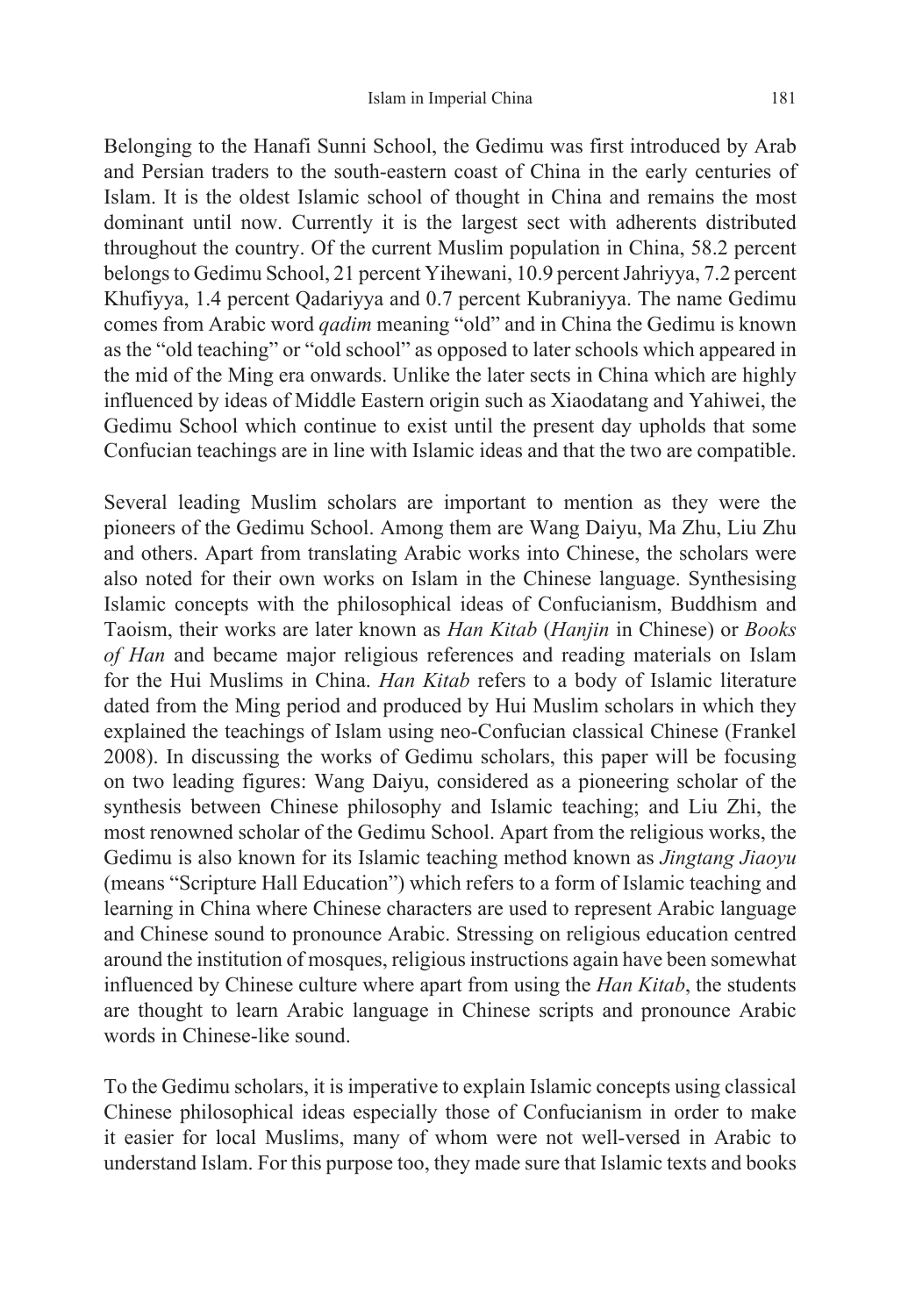were comprehensible to both Muslim and non-Muslim readers by translating Arabic books, including the holy Qur'an, into Chinese. This effort of Gedimu scholars though accepted by many Hui Muslims was rejected by a few quarters. One of the later Muslim religious groups, the Yahiwei in particular was strongly against the approach of the Gedimu School on the basis that its way of pronouncing Qur'anic verses or Arabic words in Chinese jargon or sound is improper and against Islamic tradition (Gillette 2000). Furthermore, the synthesis with Chinese philosophy of Confucianism, Buddhism and Taoism by Gedimu scholars which necessitates reconciliation between Islam and foreign ideas, as pointed out by their critics, is also in itself a form of unorthodox innovation. Moreover, while the school maintains its stance against Sufism, it too, as argued by some scholars, has absorbed some elements of Sufism, particularly of the Kubriyya throughout its centuries of existence (Frankel 2008). To understand why the reconciliation or synthesis with foreign elements – be it Sufism, Confucianism, Buddhism or Daoism – was done, one cannot but to look at the long history of Islam and Muslims in China.

After long centuries of living side by side non-Muslim Han and becoming increasingly detached from Muslim culture of West and Central Asia, the ability of Hui Muslims to use Arabic, Persian and possibly some Turkic languages, previously used by their ancestors to study Islam, gradually declined. Consequently, Islamic education or learning through the Chinese medium became necessary (Dillon 1999). The fact that Chinese, especially by the era of the Ming Dynasty, was the language used by majority of Muslims on a daily basis due to the sinicization process also means that Islamic learning and education would best be taught through that medium. Also familiar to the Muslims at that time, apart from the Chinese language were various Chinese concepts and ideas related to Confucianism, Buddhism and Taoism which were the main schools of thought in China. Many Muslim scholars had in fact during their educational training studied these Chinese concepts apart from Islamic knowledge learned at the hands of their religious teachers. Hence, given the acquaintance and familiarity of the Muslim community with these Chinese philosophical concepts and ideas, it is natural for Muslim scholars to use them in order to explain Islam.

One matter of urgency which appears to have necessitated the synthesis of Chinese and Islamic ideas is the weakening state of Islamic faith among some Muslims and poor condition of Islamic education in Ming China. While the problem was not so serious in the north-west where the Muslims there were in large number and still had their distinctive identity intact, the same cannot be said with regard to Muslims in the south-eastern coast who had been for centuries mingling with the Han community as they were mainly involved in trade and commerce. Living closely alongside the Han community coupled with their lack of sense of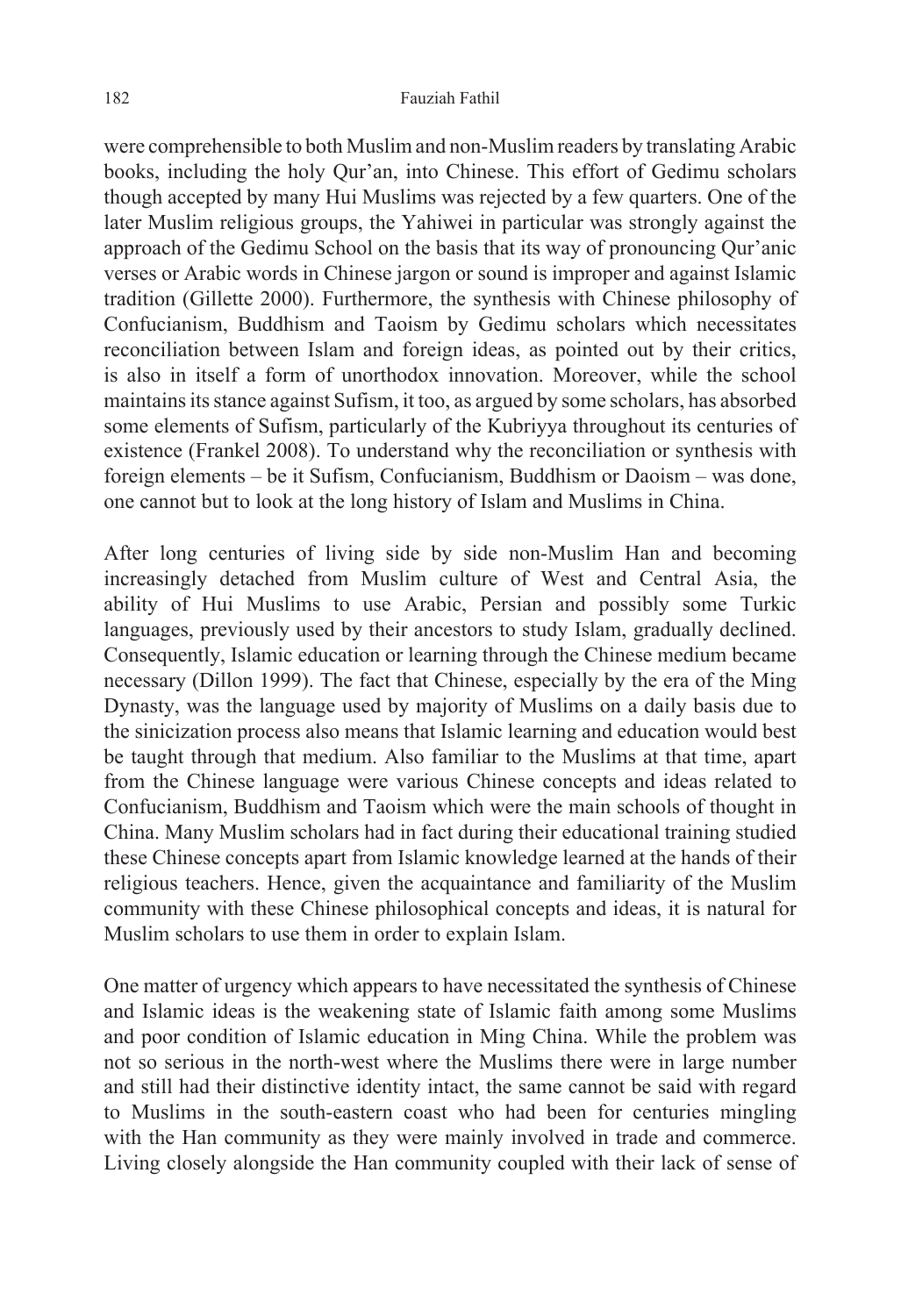identity unlike Muslims in the northwest, the Hui in the south-eastern coast had to continuously resist assimilation into the majority non-Muslim population. It was a constant struggle that could lead to decline or loss of Islamic faith. At the same time, Islamic education too suffered as less attention or emphasis was given to the work of disseminating Islamic knowledge plus the lack of suitable materials for teaching and learning purposes. It was due to these problems that the translation works pioneered by Wang Daiyu and others were indispensable as they enabled Muslims to keep their faith and culture alive through Islamic books translated and written in Chinese scripts (Dillon 1999).

Another reason for the synthesis effort may lie in the prevailing trend among Muslim scholars elsewhere which, the Muslim scholars in China were aware of and followed suit. It was natural for scholars to look into different ideas and find points of commonalities and differences. This is what scholars do and it is no secret that in dealing with Islamic knowledge, as with other disciplines, leading Muslim scholars in West and Central Asia discussed Islam in an attractive manner referring to ideas of previous Greek, Indian philosophers, etc. For instance, famous Muslim philosophers like al-Farabi and Ibn Sina synthesised Greek ideas of Plato and Aristotle with Islam, while al-Biruni attempted to reconcile Buddhism and Islam. Following the footsteps of these great scholars, whose works had great influence on the development of various disciplines in China, it is plausible to think that scholars of the Gedimu School also attempted to relate Islam to Chinese concepts in order to attract not only non-Muslim Chinese to the religion but more importantly to ensure that the Hui Muslims understood and adhered to Islam.

Finally, the similarity between some Chinese concepts and teachings particularly of Confucianism and Islam could also explain the inclination of Gedimu scholars to synthesise both. Educated in classical Chinese studies, the Gedimu scholars such as Wang Daiyu and Liu Zhi believed that Islam and Confucianism share some commonalities and hence, are compatible. The fact that Confucianism itself is essentially a code of ethics that touches on positive values like filial piety, loyalty to rulers, benevolence, etc., made it easier for Wang Daiyu, Liu Zhi and others to come out with the synthesis since Islam too emphasises on righteous conduct of man. In the case of Liu Zhi, living during the Qing period when Confucianism was the official policy of the government and religion of China, would naturally have made him apt to study Confucianism and find ways to explain Islam using Confucian concepts. This brings to the last point – the synthesis demonstrates that Islam is aligned with mainstream intellectual Chinese culture hence projects the peaceful nature of the religion. Unlike some other foreign creeds, Islam is not a threat to popular beliefs of the Han community or a challenge to the political status quo and for this reason, the presence of Islam and Muslim communities in China,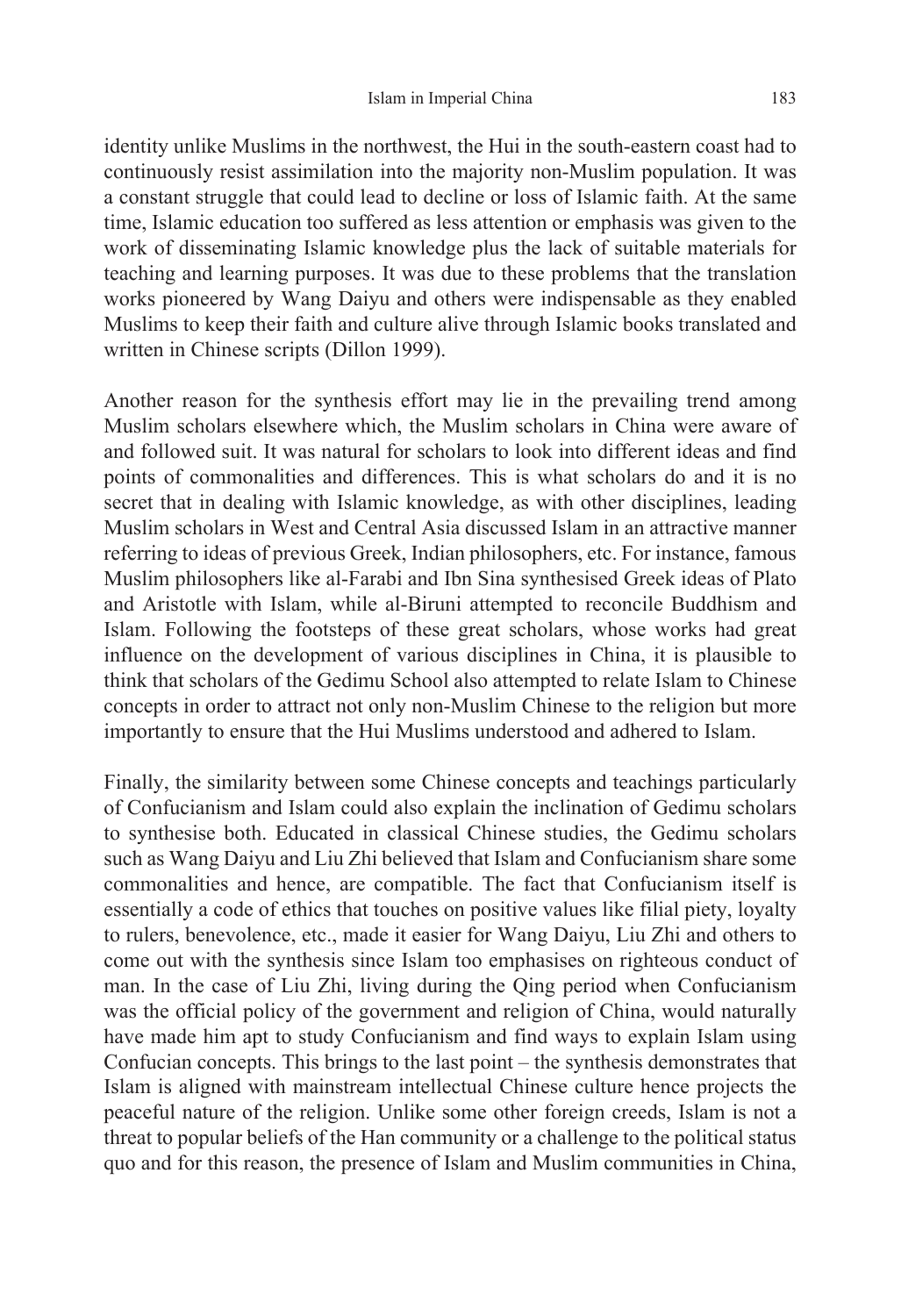as argued by Gedimu scholars, is justified. This would help to ensure fair treatment of Islam and Muslims by the imperial authorities and the rights of Muslims to practice Islam in the country (Frankel 2008).

The actual synthesis between Chinese ideas and Islam first began in 16th century ce, i.e., during the Ming period, which also marked the real process of sinicization experienced by Hui Muslims in China. Ironically, it was also the most progressive period in the long history of Islam in the country that it was known as the "Golden Age of Islam" in China. Islam increasingly spread in China while Muslims experienced a great boost due to Ming's favourable policies towards the religion and adherents of Islam. It was in the mid of the Ming era that Muslim scholars in China started to realise the need to teach Islam in a clear or understandable manner using Chinese concepts as they witnessed the decline of Islamic faith among Hui population and poor condition of Islamic education. The first move towards that direction was paved by Hu Dengzhou (1522–1597 ce), who after extensive travel found that a new approach was needed to keep Islamic faith and education alive. Consequently, he began to translate Arabic scriptures into Chinese. This technique developed by Hu Dengzhou in Shaanxi was later adopted and spread to other parts of China by Wang Daiyu and other Gedimu scholars who further improvised the method through the synthesis of Chinese concepts and Islamic teachings (Dillon 1999).

Wang Daiyu or Wang Tai-yu (1570–1660 ce) was not only a religious scholar but well-trained in the art of astronomy for which he was entrusted during the Ming era to hold the office of Master Supervisor of the Imperial Observatory. Among the first to explain Islam using Confucianism, Buddhism and Taoism, Dang Wu who was known as Zhenhui Laoren (True Old Man of Islam) also translated Islamic scriptures into Chinese scripts since he believed that such works could provide a better understanding for the Muslim community in China in comparison to Islamic works written in Arabic. Among his major works are *Zhengjiao zhenquan* (A True Commentary on the Orthodox Faith) in which he stressed on the consistency between the philosophy of Islam, Confucianism and Daoism, *Qingzhen daxue* (Islamic Great Learning) and *Xizhen zhengda* (Right Answers to Truth-Seekers). Many of his works were used as references by later Hui Muslim scholars including Liu Zhi (Sen 2010).

A more renowned scholar of the Gedimu School is Liu Zhi, also known as Liu Jia Lian (1660–1739 ce), whose writings considered as the pinnacle of Islamic literature in China. A Muslim scholar and philosopher during the Qing era, like Wang Daiyu, Liu Zhi sought to clarify Islam and Islamic thought using Chinese concepts, borrowing terminologies from Buddhism, Daoism and particularly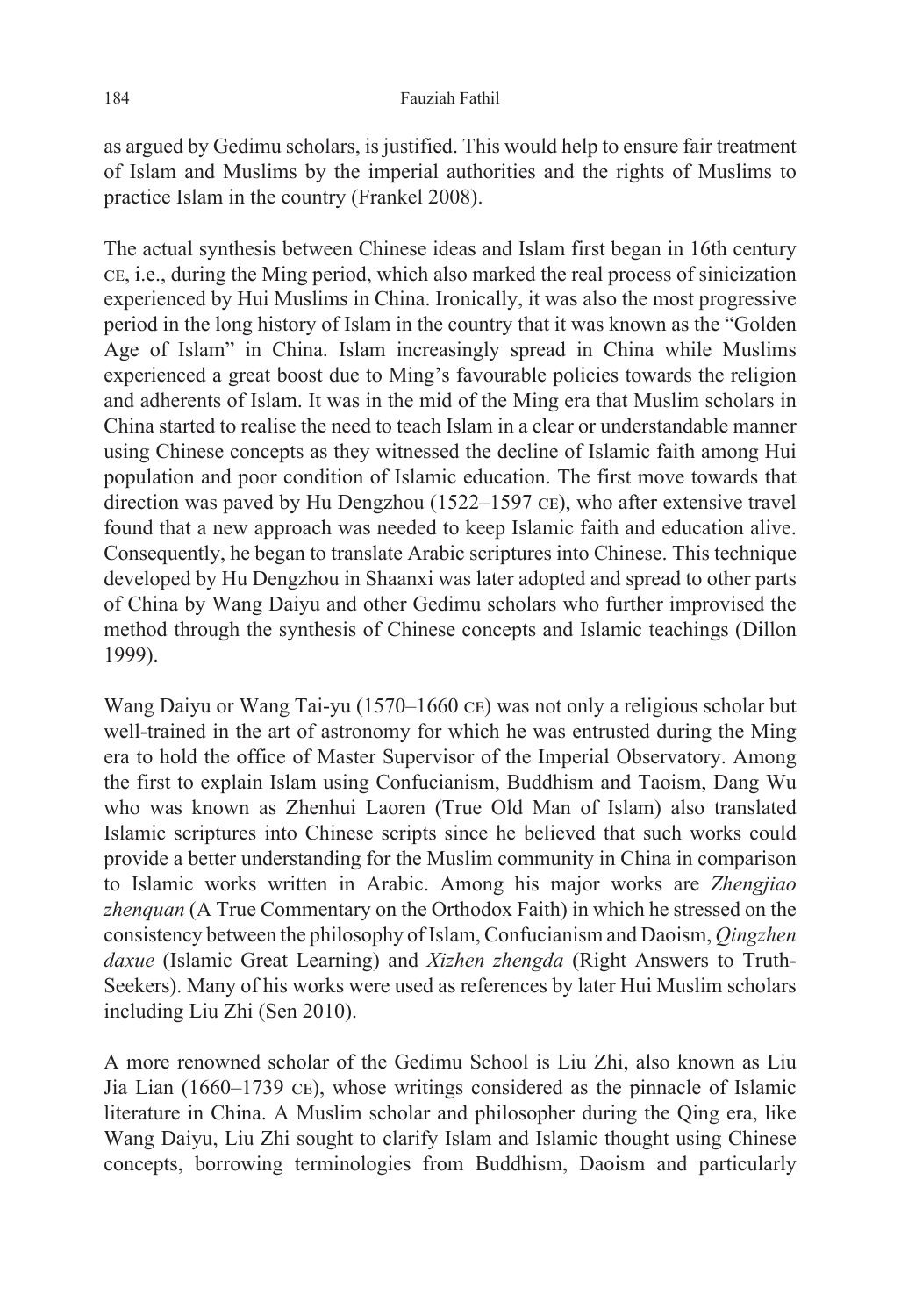neo-Confucianism. In his famous work, *Tianfang xingli* (Islamic Philosophy), Liu Zhi synthesised Islamic and Chinese intellectual traditions, highlighting the similarities between some principles of Islam and those of Confucianism. Other notable works by Liu Zhi include *Tianfang dianli zeyao jie* (Principles of Islam) and *Tianfang zhisheng shilu* (Life of the Great Prophet) *Wugong shiyi* (On the Five Pillars), *Tianfang zimu jieyi* (Introduction to Arabic) and *Tianfang sanzijing* (Islamic 3-Character Reader) (Sen 2010). Along with the works of Wang Daiyu and other Gedimu scholars, his works formed part of the *Han Kitab* used by Hui Muslims in China as references until today. Apart from translating Arabic works into Chinese, he authored several hundred Chinese manuscripts on Islam and its relation to Confucianism, of which only one tenth was published.

It is worth now looking briefly at some of the synthesis made by the Gedimu scholars. What one can discern from the synthesis is that sometimes the scholars downplayed Islamic concepts or ideas so as to ensure that they are in line with those of Chinese schools of thought. This is understandable since they wanted to position Islam within a broader context of Chinese tradition which prevailed throughout the country. For instance, Liu Zhi considered Confucius and Mencius of Confucian School as "Sages of the East" while Prophet Muhammad (pbuh) as "Sage of the West" instead of highlighting the prophet-hood of the latter. To them, the teachings of Confucius, Mencius and Prophet Muhammad (pbuh) despite some variances all rooted in the same divine source of wisdom and moral order (Frankel 2008). For the same reason to accentuate the commonalities between Islam and Confucianism, the Muslim scholars abstained themselves from lengthy discussion on Islamic law (*shari'a*) thus signified the readiness of the Muslim community to adhere to the law of the land that is the imperial law, except in matters related to individual or communal religious practices (Frankel 2008).

Another aspect emphasised by the Gedimu scholars was the harmonious relation between Confucian code of ethics and Islamic teachings. They took the view that the "Five Cardinal Relationships" which form the foundation of Confucian social order are compatible with Islam as they also characterised the duties and responsibilities of a good Muslim. The five main relationships are the relationships between foreign (ruler) and subject, father and son, husband and wife, elder and younger brother, and between friends (Frankel 2008). Underlying these relationships are positive values like filial piety, loyalty, brotherly love, benevolence, etc.

Indeed, Islam's emphasis on good values made it easy for the Gedimu scholars to take up the view that Confucian teachings with respect to the Five Relationships are compatible with Islam. In the context of the relationship between ruler and subjects for instance, the scholars maintained that the Muslims were allowed to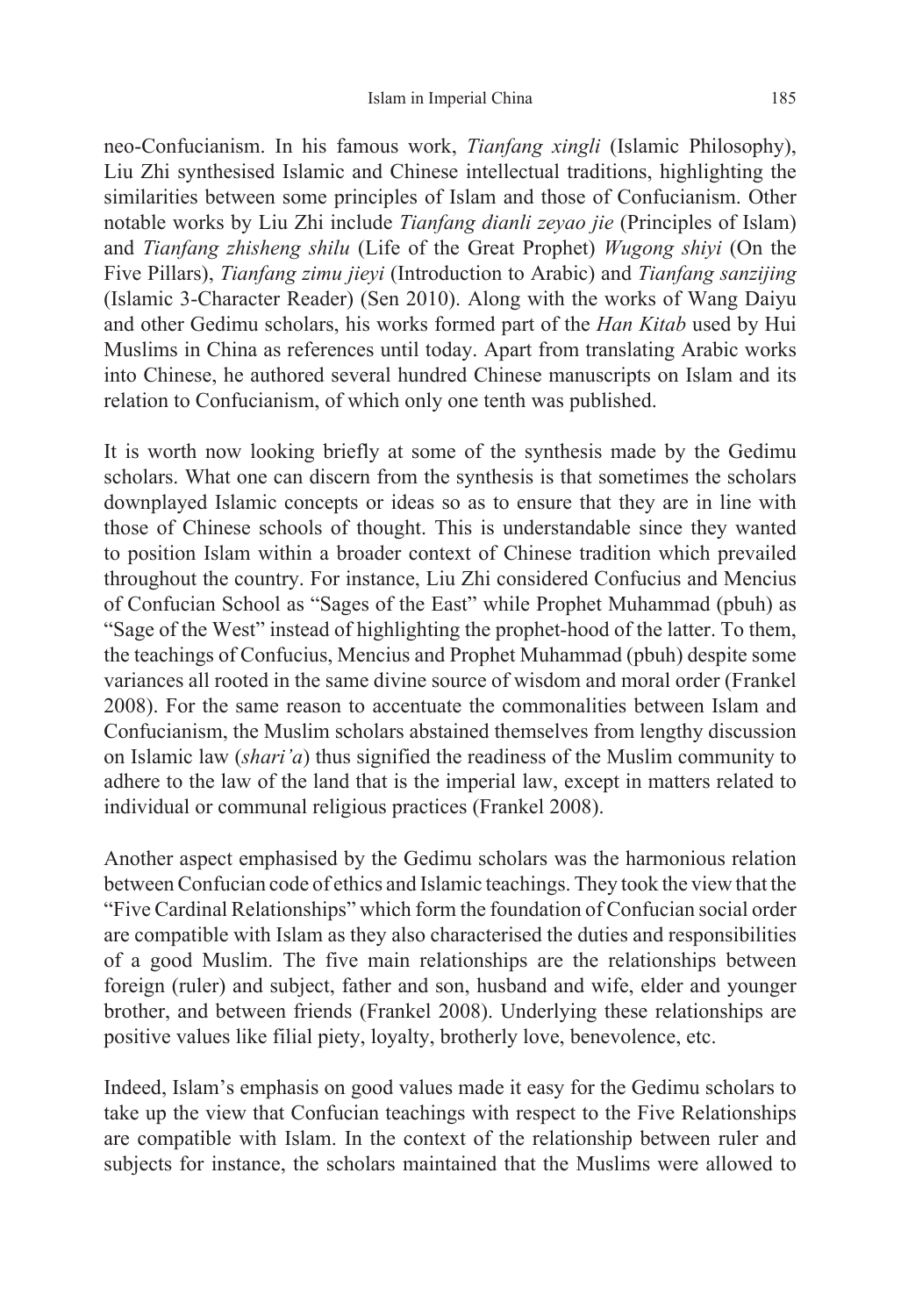believe in the Chinese political concept of *T'ien Ming* or "Mandate of Heaven". It was a traditional Chinese concept which dates back to the Chou era (1115–221 bc) where the Chinese believed that their emperors were entrusted by heaven or gods to rule wisely and that the people accordingly were to fully submit to their rulers. If a ruler failed to carry out his responsibility, the heaven will withdraw the mandate and invest it on another person. The concept essentially entails full loyalty to the Chinese emperor and this, in the view of Gedimu scholars, is to be accepted by Muslims in the country since Islam too, they argued, enjoins its followers to obey appointed rulers whether Muslims or non-Muslims, as long as they ruled based on the principle of justice (Frankel 2008).

This leads to the issue of leadership which in Islam the concept of *ulil amri*  (leaders) stands out as one requirement for a good and functional society. While there are many debatable views on the meaning of *ulil amri* among Muslim scholars, whether they could be Muslims or non-Muslims, or must be Muslim leaders who abide by Islamic law, it seems that the Gedimu scholars opted for a simple definition of the concept. By doing so, the factor of religiosity of leaders was de-emphasised, hence making it easier to call Muslims in China to submit their loyalty to Chinese authorities that is by adhering to the *T'ien Ming* concept. Given the condition which the Muslims in that country were in, being a minority group among the majority non-Muslim population, it is only logical that the Gedimu scholars adopted such a view. Not only did this help to ensure peace prevailed in the country, but more importantly warranted general acceptance and tolerant treatment towards the Muslim minority by Chinese imperial authorities.

#### **Conclusion**

The sinicization of Muslims was indeed a gradual process that took centuries to produce significant results. Beginning from the time when Islam was first introduced to China in the 7th century, the assimilation of Chinese culture by Hui Muslims accelerated during the Ming era. The process which was prompted by wide-ranging sociocultural and political factors, albeit not fully, no doubt had lasting impact on the Muslim minority in China that changes took place in different aspects of their lives. One of such lasting impacts of sinicization is the formation of the Gedimu School which was essentially the synthesis of Chinese and Islamic ideas and traditions. Through the works of Gedimu scholars such as Wang Daiyu and Liu Zhi, Islam and Muslims in imperial China were treated well by the Chinese authorities despite being a minority religion and group. Not only did the synthesis highlight the universality of Islam as a religion that is suited to different eras and places, but also helped to ensure the survival of Islam in China until present day.